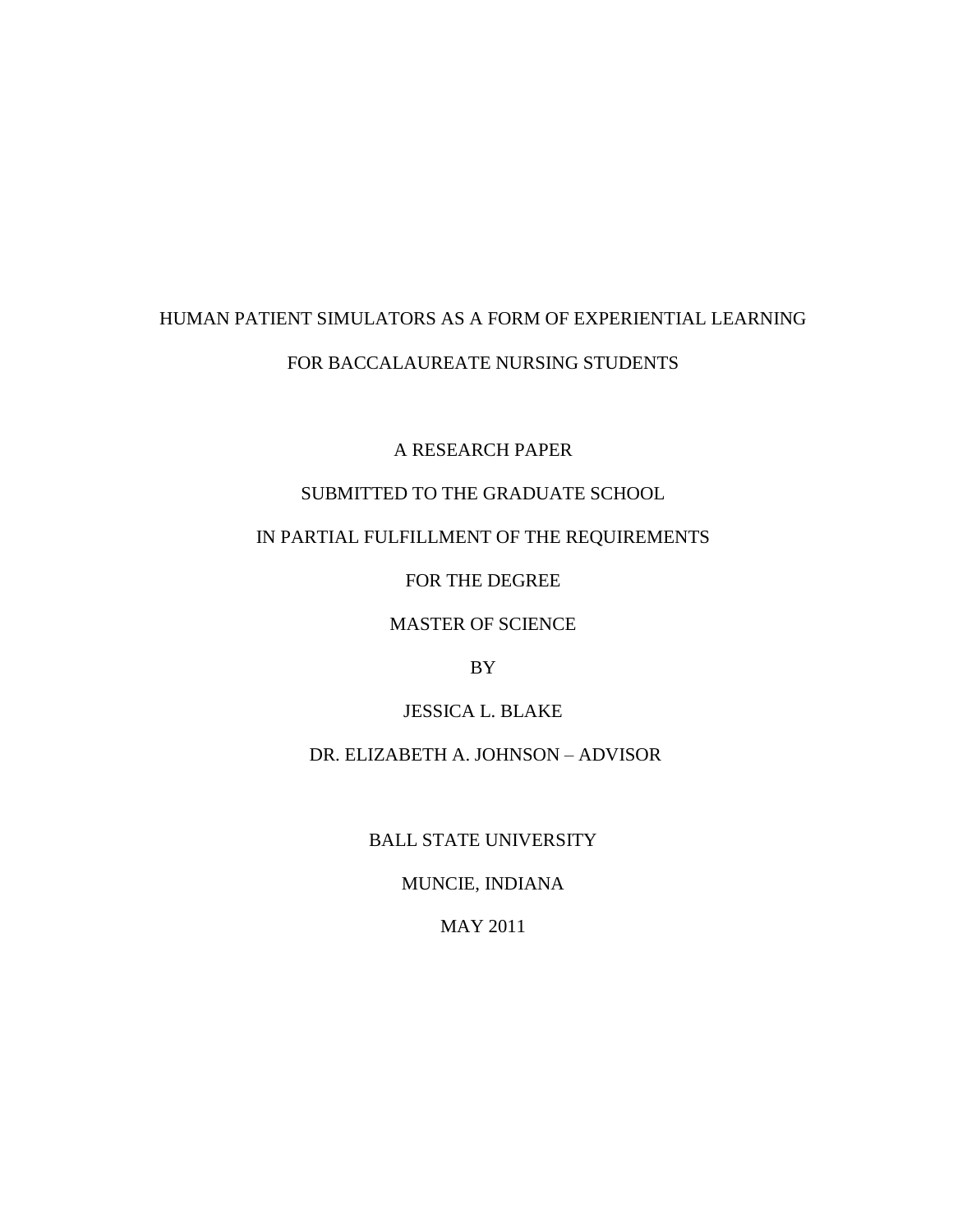## TABLE OF CONTENTS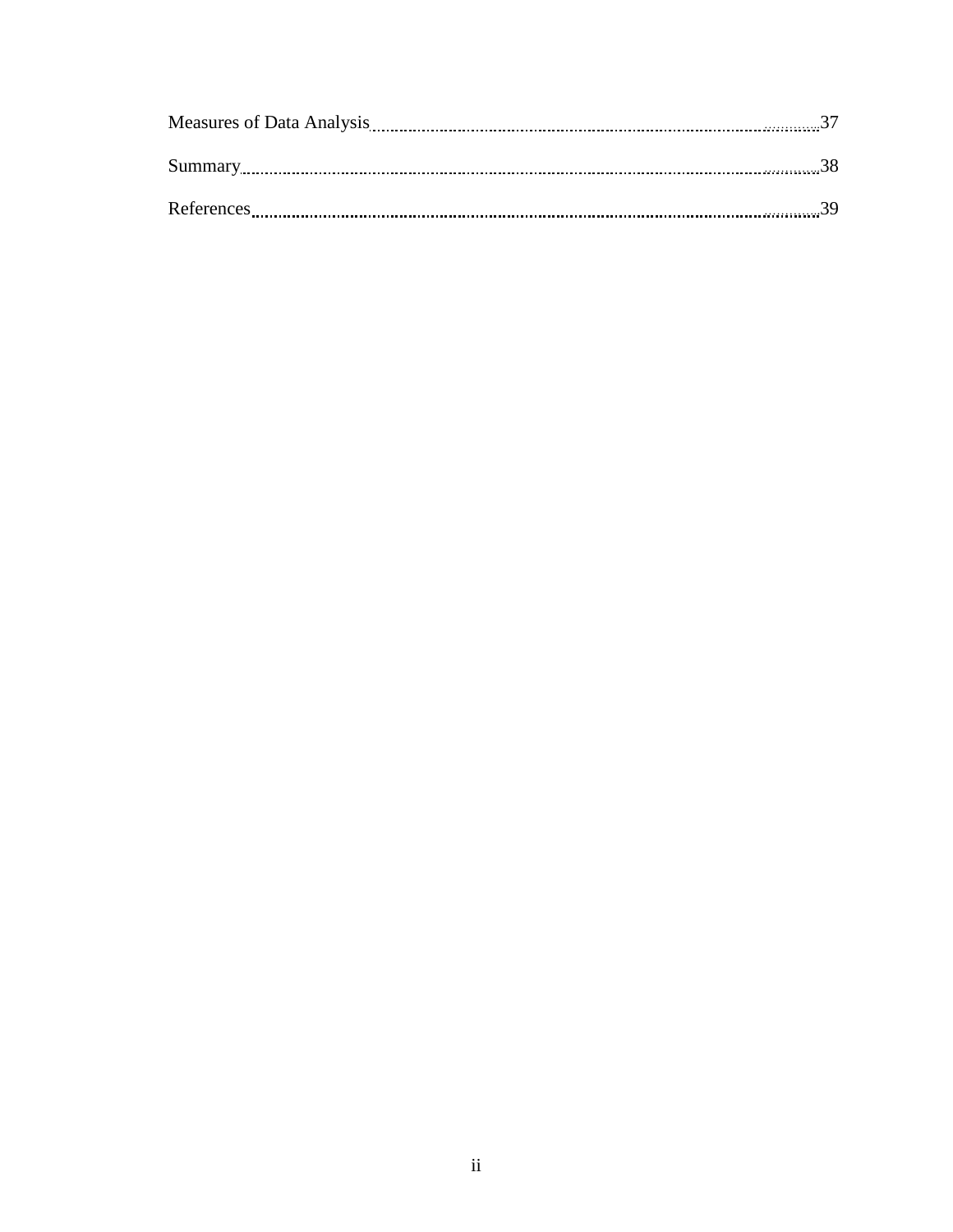## ABSTRACT

|                 | RESEARCH SUBJECT: Human Patient Simulators as a Form of Experiential |
|-----------------|----------------------------------------------------------------------|
|                 | Learning for Baccalaureate Nursing Students                          |
| STUDENT:        | Jessica L. Blake                                                     |
| DEGREE:         | <b>Masters of Science</b>                                            |
| <b>COLLEGE:</b> | College of Applied Sciences and Technology                           |
| DATE:           | May, 2011                                                            |

Although traditional classroom lecture provides the theoretical basis for baccalaureate clinical practice, experiential learning encounters are also critical. However, clinical settings cannot always provide comprehensive learning experiences for every student. To address theses gaps in clinical education other types of interactive teaching approaches need to be considered. One such approach uses Dewey and Kolb's theory of experiential learning. Brannan, White, and Bezanson's 2008 study will be replicated to test these approaches. The purpose of this study will be to compare the effectiveness of traditional classroom lecture with the use of a Human Patient Simulator (HPS) in teaching specific nursing content to baccalaureate nursing students with regard to cognitive skills and confidence levels. All baccalaureate nursing students enrolled over two semesters in an adult health nursing course at a Midwestern university will be included in the sample. Each student will be randomly assigned to either the lecture (control) group or the lecture with the addition of HPS (experimental) group. All students will be given information to provide informed consent for this study as well as the option to decline. The Acute Myocardial Infarction Questionnaire: Cognitive Skills Test (AMIQ) and the Confidence Level Tool (CL) will be used to collect data in pre- and post-tests for both groups. The

iii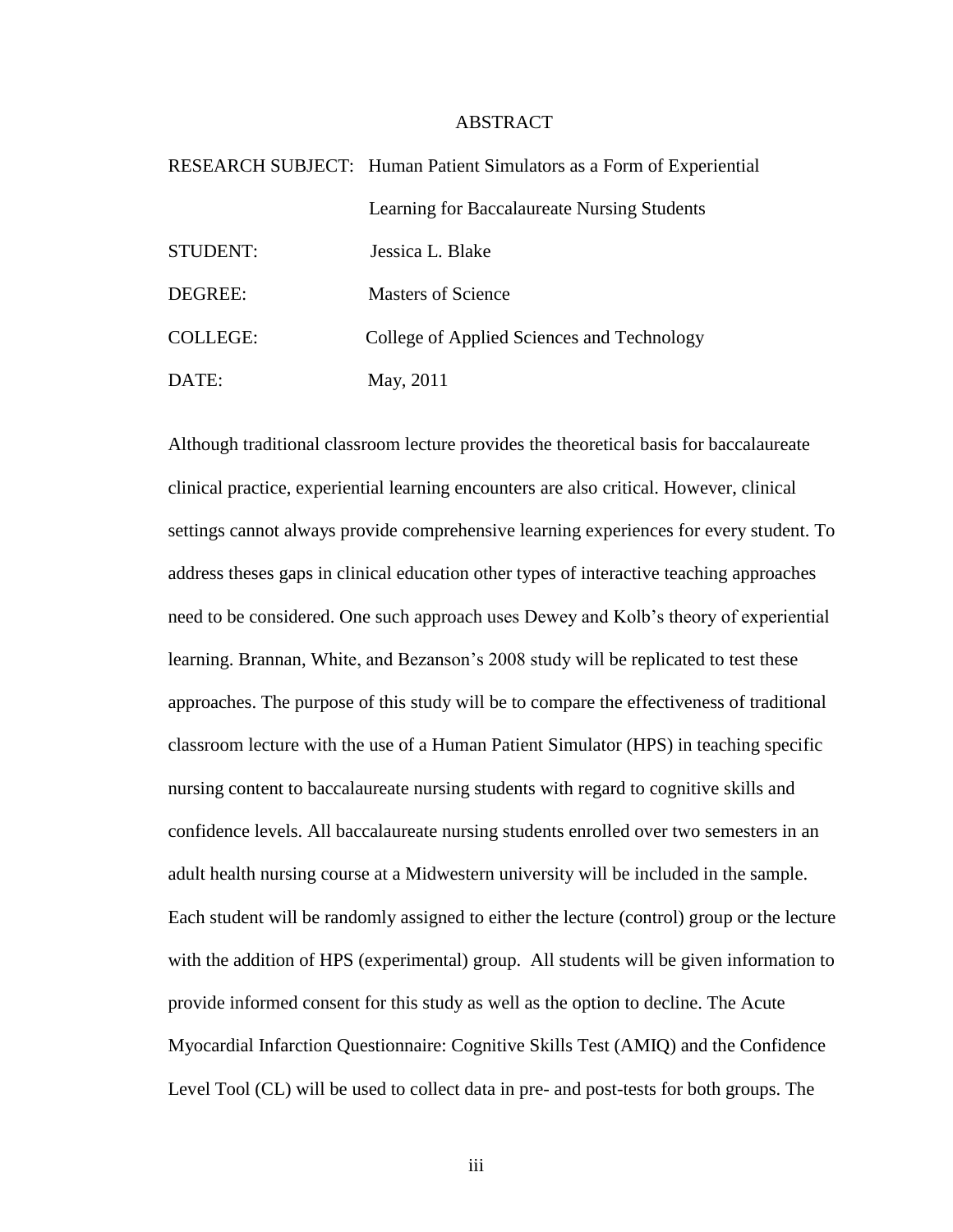findings from this study will support the use of the HPS as a valuable and constructive teaching tool.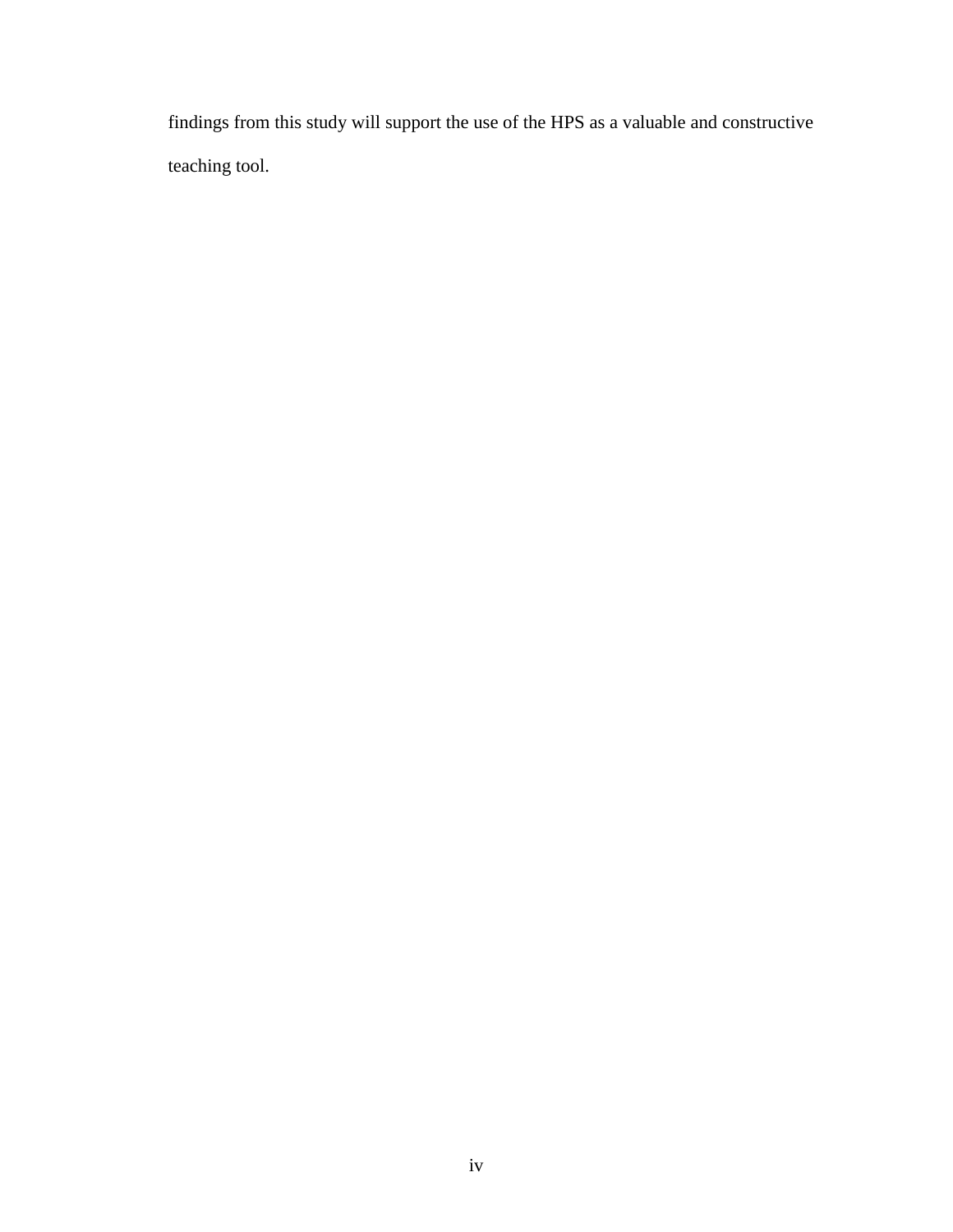### Chapter I

## *Introduction to Topic*

Today's "traditional" nursing student is very different from previous generations (Pardue & Morgan, 2008). These students are highly technologically advanced and master multi-taskers (Pardue & Morgan). Because of this, nursing schools must adapt and tailor curricula to meet these new and demanding needs. There is also a need to train student nurses the meet the demands of an ever evolving health care delivery system and nursing faculty must have an efficient and quality way in which to do this (Elfrink, Kirkpatrick, Nininger, & Schubert, 2010). With dwindling clinical sites and nurse faculty shortages, students can be left with inadequate experiences (Jeffries, 2005). In order to be competitive and meet the needs of the student, schools of nursing across the nation are exploring the options that exist for full scale, realistic human patient simulation. There are several companies devoted to the creation of these computerized, sophisticated mannequins that are fully capable of behaving in a realistic manner. Given this realism, many educators have found that these simulators are especially useful for providing simulation of high risk patients and critically ill patients.

The term simulator refers to "a physical object or representation of the full or part task to be replicated" (Cooper & Taqueti, 2004, p. 11). This would include both completely immersive technologies that fully replicate the targeted environment as well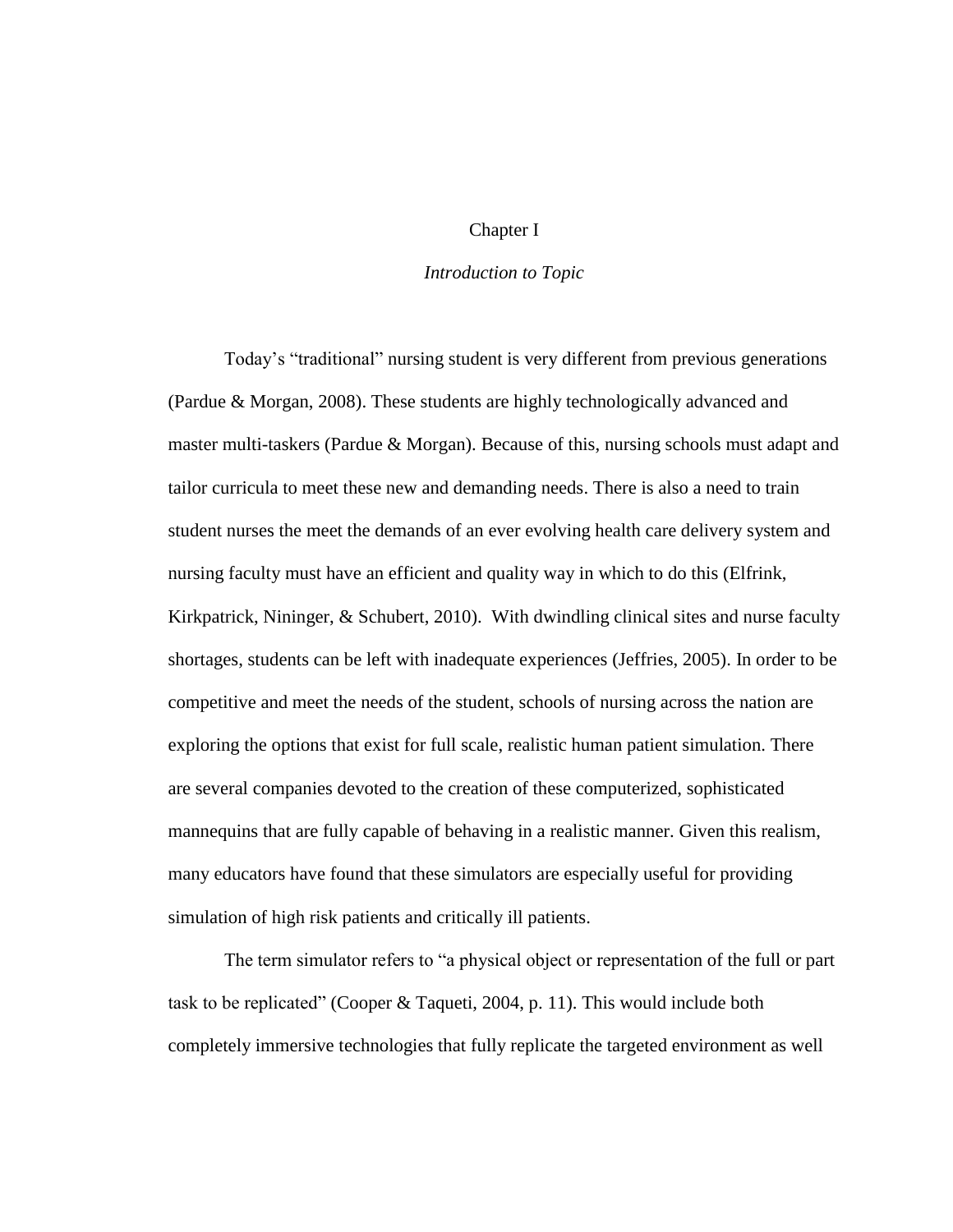as those that replicate only a portion of the process or system for which it is being used. In conjunction with this definition, the term simulation refers to "the application of simulators for education or training" (Cooper & Taqueti, p. 11). This type of learning would include role playing and computerized virtual patient scenarios.

Student evaluations have revealed that many baccalaureate nursing students feel unprepared and anxious with regard to the treatment of an acute myocardial infarction (AMI) patient (Brannan, White, & Bezanson, 2008). Because of this, faculty are searching for new and innovative ways of presenting AMI information. The use of a human patient simulator (HPS) is one way in which to offer the information so that students feel more prepared to care for a patient experiecing AMI.

#### *Background and Significance*

Throughout history man has documented the use of some form of simulation for training purposes (Columbus State Community College, 2009). For instance, ancient Romans used a 6-foot tall wooden post dressed with a shield and a sword to simulate the enemy when training their men for battle (Columbus State Community College). The turn of the  $20<sup>th</sup>$  century saw the creation of simulators to train individuals in a nonmedical capacity on things such as aircraft, automobiles and ships. By the 1960s, the use of simulators for training purposes had branched into the realm of medicine (Rosen, 2008).

Documented use of two and three dimensional anatomical models used for training nurses can be found as early as 1874 (Nehring & Lashley, 2009). These models included jointed skeletons and anatomical models of arms and legs for bandage training (Nehring & Lashley). In 1910, Mrs. Chase was introduced as a full-bodied, static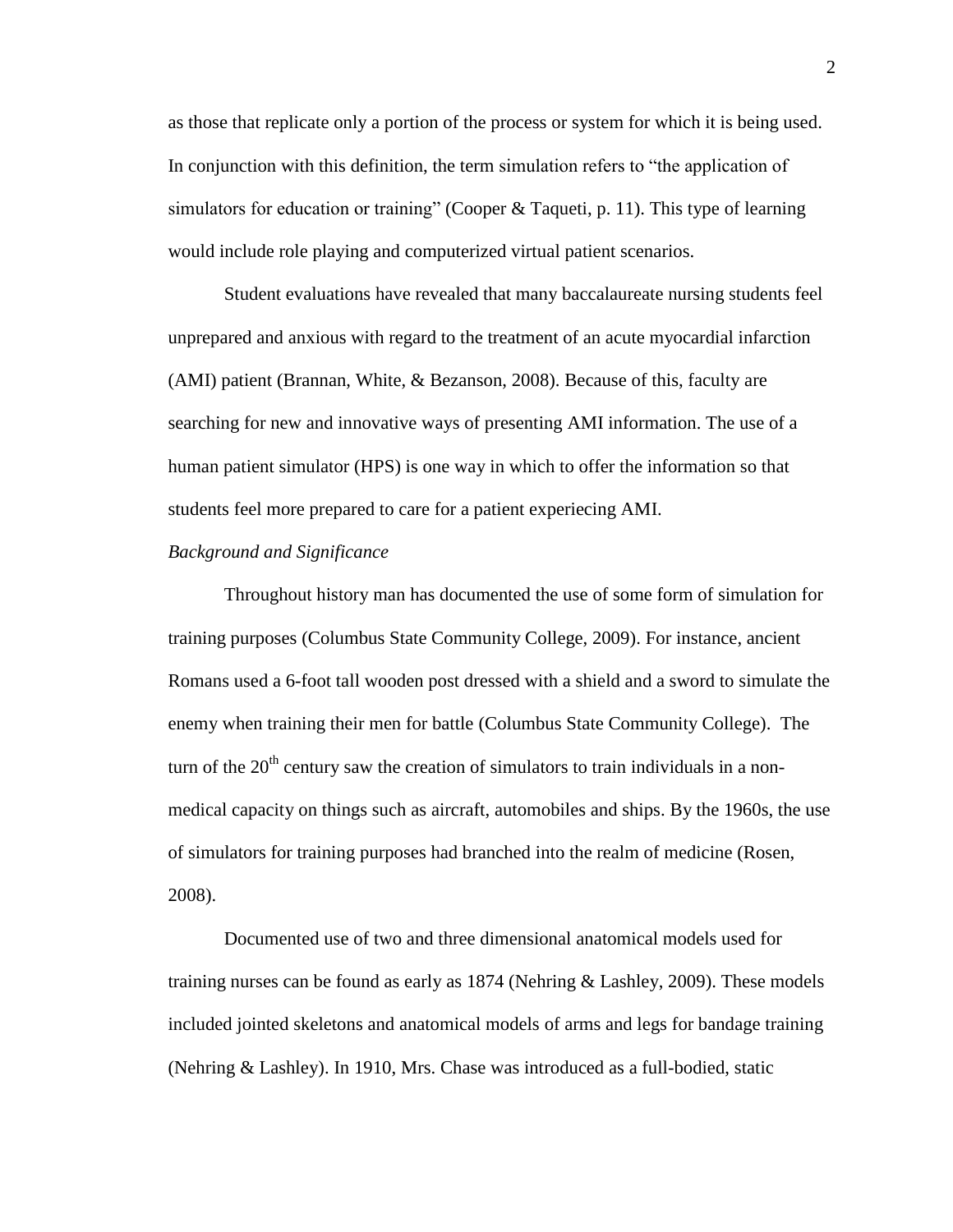mannequin that could be used to practice injections and procedures involving the rectum, vagina and urethra (Nehring & Lashley). Simulation started to become more mainstream in the 1960's when many medical schools began hiring "actors" that would play the role of a "standardized patient" and with the invention of Resusci Annie which was used for cardiopulmonary resuscitation training purposes (Rosen, 2008).

During the 197's and 80s task trainers were a popular choice for training both nurses and physicians. In particular, intubation models were used for anesthesia practice (Nehring & Lashley, 2009; Rosen, 2008). By the 1990s software based simulation began to make an appearance (Rosen). These devices were low-fidelity simulators that were limited in their realism; however, they did offer the student a more realistic look at the care of the human body. With the coming of the millennium, the  $21<sup>st</sup>$  century saw tremendous advances in the world of simulation. Several companies including Laerdahl and Meti, now offer very advanced computerized and life-like mannequins that are fully programmable to the specifications of the educator (Rosen).

The development of advanced simulators may help resolve challenges facing nursing programs in the early  $21<sup>st</sup>$  century. First, contemporary college students have incorporated digital technology into their daily lives and expect to be technologically challenged (Pardue & Morgan, 2008). This generation of learners appears to be able to effortlessly and seamlessly instant message, work on homework, monitor an ebay auction, listen to the iPod, and answer their cell phone all at the same time (Pardue  $\&$ Morgan). A second challenge is that there are a large variety of nursing programs from which this generation has to choose (Kline & Hodges, 2006). As a result, there is intense competition among schools for the best clinical sites available and those clinical sites are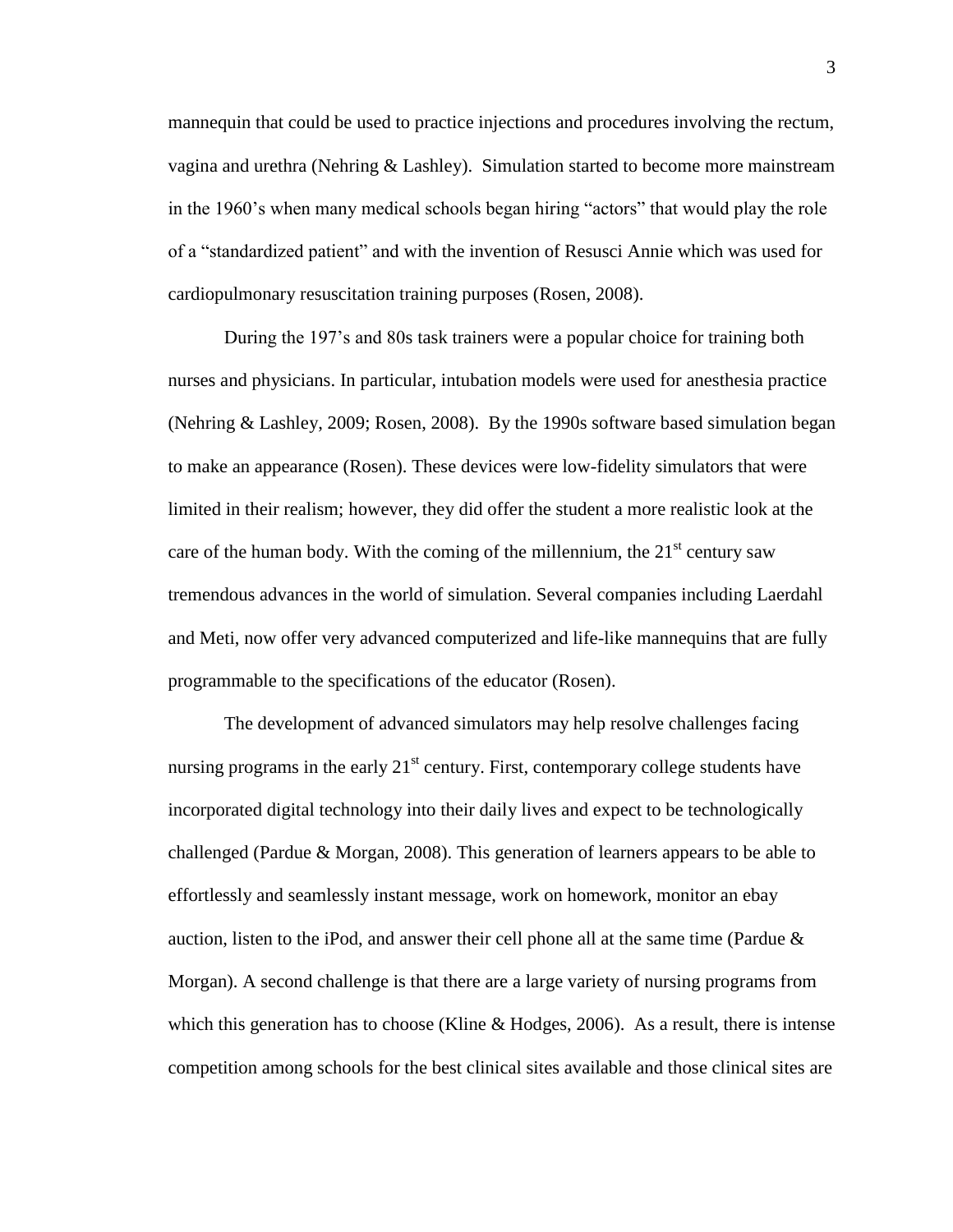becoming fewer (Kline & Hodges). Because of this, not every student will get every possible experience. In order to provide for these "missing" experiences, universities are looking for alternate ways in which to provide them. The lack of clinical encounters has moved human patient simulators to the forefront of nursing education strategies.

## *Statement of Problem*

Traditional classroom lecture does not often provide for experiential learning experiences for baccalaureate nursing students. The clinical setting is the primary place where experiential learning is used. However, due to the nature of clinical practice, there are many experiences that are not always possible to obtain in the clinical setting. Given this, there are other types of interactive teaching approaches which can realistically bridge these gaps in clinical practice. One such approach, clinical simulation, uses Kolb's (1884) theory of experiential learning

## *Purpose of Study*

The purpose of this study is to compare the effectiveness of a traditional lecture method of instruction and the use of human patient simulators (HPS) in teaching acute myocardial infarction nursing content to baccalaureate nursing students with regard to cognitive skills and confidence levels.

#### *Research Questions*

1. Do students who receive HPS instruction achieve significantly higher scores on the Acute Myocardial Infarction Questionnaire (AMIQ) post-test than students who receive only traditional lecture teaching?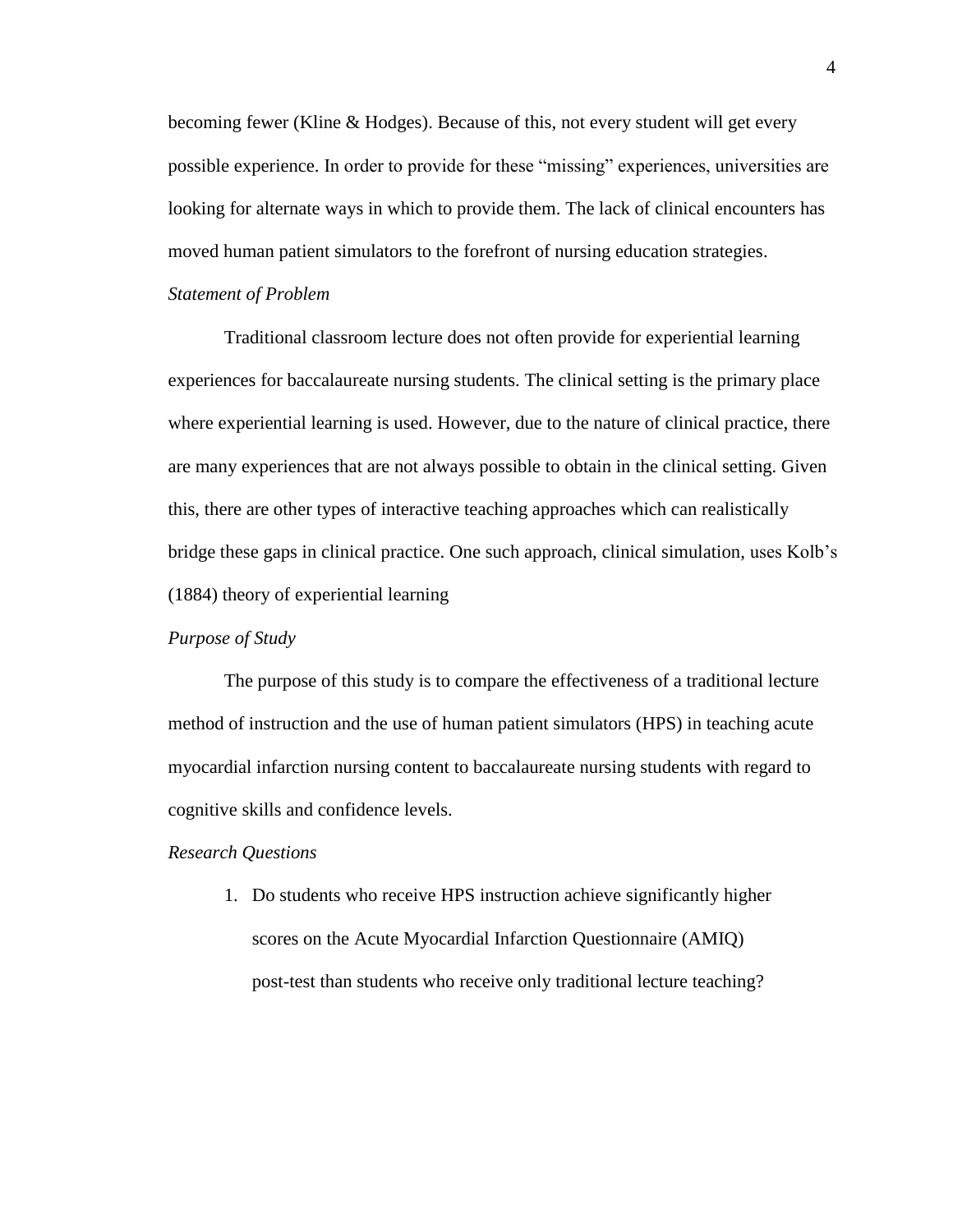2. Are the confidence levels of students who receive HPS instruction higher than confidence levels of students who received only traditional lecture teaching?

## *Summary*

Since today's nursing student is technologically advanced, individual schools of nursing must be able to offer immersive experiences that appeal to millennial students. Throughout history, people have used some form of simulation for the purposes of training. Fully programmable computerized, lifelike mannequins have made their way into the mainstream of nursing education and are increasingly being used. Because of this, it becomes necessary to study the usefulness of this technology. This study will compare the effectiveness of the traditional lecture method of instruction and the use of a Human Patient Simulators (HPS) in teaching specific acute myocardial infarction content to baccalaureate nursing students with regard to cognitive skills and confidence levels.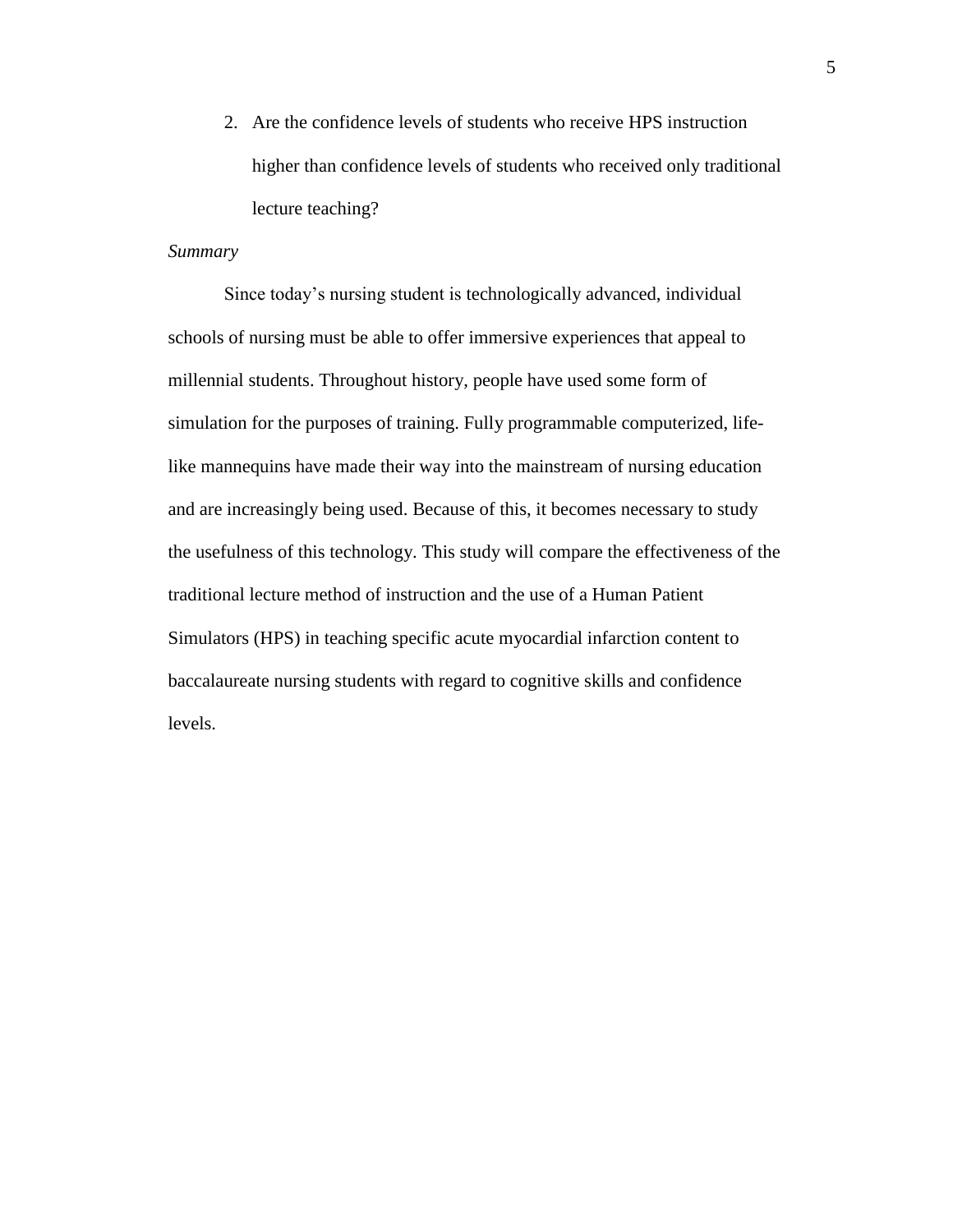## Chapter II

#### *Literature Review*

This literature review covers selected studies associated with the use of human patient simulators as a teaching and learning tool for the nursing student. Quantitative studies were used to develop an understanding of the use of simulation as it relates to the nursing student. Qualitative studies were reviewed to gain insight into nursing student and faculty experiences with simulation. Upon reviewing this supportive literature, four categories were identified:

- 1. Theoretical framework: Experiential learning
- 2. Clinical judgment and confidence
- 3. Clinical skills and competence
- 4. Student and faculty perceptions of simulation

## *Theoretical Framework: Experiential Learning*

Experiential learning places an emphasis on the subjective understanding of the participants. This is facilitated by the educator who directs the experiences of a particular phenomenon in order to provide the student with a genuine and meaningful learning encounter. This theory is built on six specific propositions (Kolb & Kolb, 2005). The first is that experiential learning theory (ELT) is seen as a process and should not be viewed in terms of outcomes. Next is that all learning is considered to be *re*learning by drawing out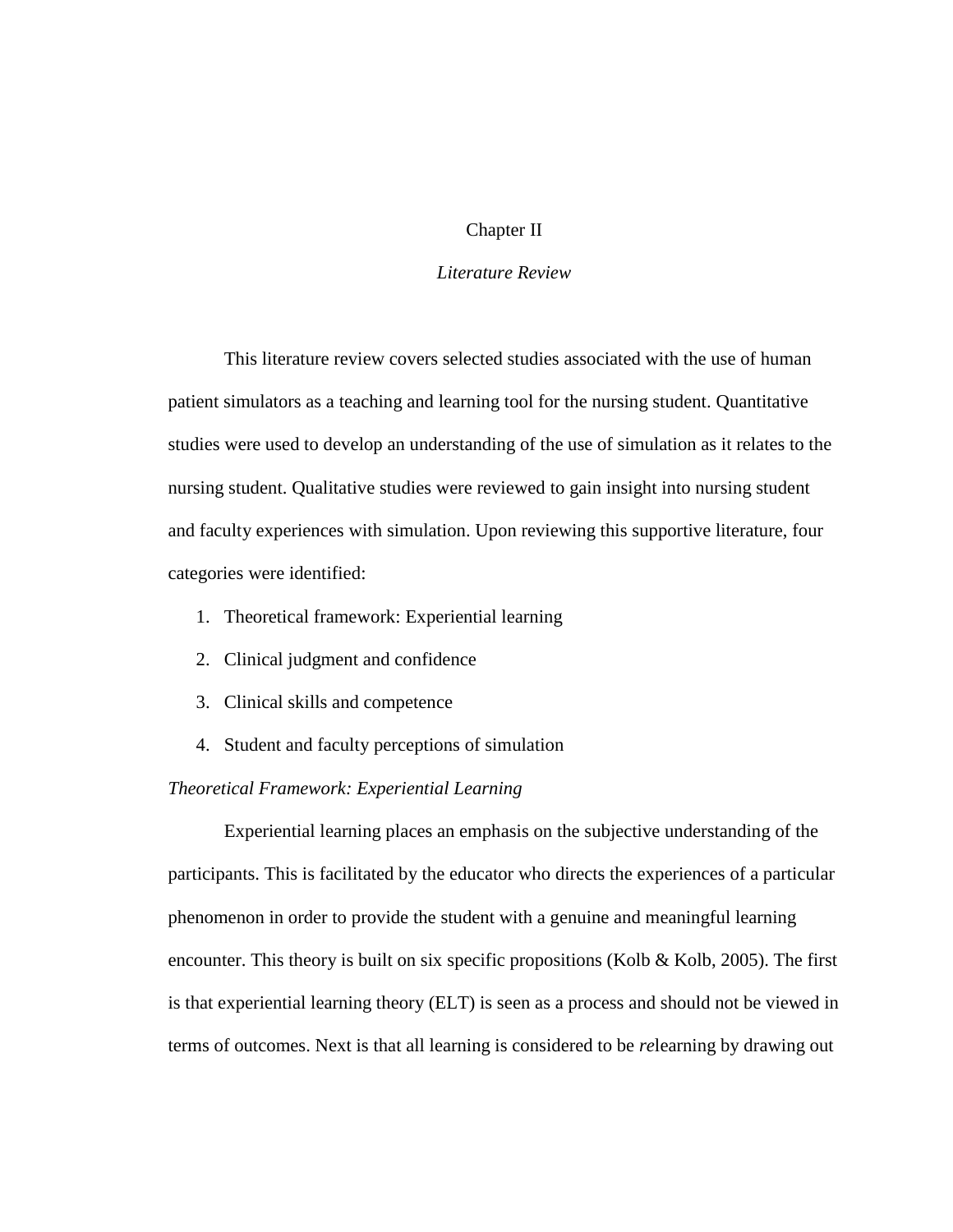the students' beliefs and ideas. Thirdly, learning requires that conflicts between opposing modes of worldly adaptation be systematically weighed in order to come to a resolution. The fourth proposition finds that learning is a holistic process involving the total person, including thinking, feeling, perceiving and behaving. The next proposition finds that there is a synergetic enterprise between person and environment. Lastly, the sixth proposition of ELT states that learning is the development of personal knowledge.

ELT has two modes for grasping experience: concrete experience (CE) and abstract conceptualization (AC). There are also two modes for transforming experience: reflective observation (RO) and active experimentations (AE). These four learning modes create a responsive learning cycle in which the learner assimilates abstract concepts that allow new implications to be drawn. Kolb postulates that human development is defined by learning and that personal development is shaped by individual learning (Kolb, 1984). Further research by Kolb has shown that a person's learning style can be influenced by personality type, educational specialization, career choice, and current job role and tasks (Kolb & Kolb). "Development is conceived as multilinear, based on an individual's particular learning style and life path—development of CE increases affective complexity, of RO increases perceptual complexity, of AC increases symbolic complexity, and of AE increases behavioral complexity" (Kolb & Kolb, 2005, p. 195). *Clinical Judgment and Confidence*

Little research has been done on the effectiveness of high fidelity simulation in a nursing program, yet nursing programs across the country are spending large amounts of money on this technology. Lasater's (2007) qualitative study used Tanner's clinical judgment model to examine the effect of high-fidelity simulation on the clinical judgment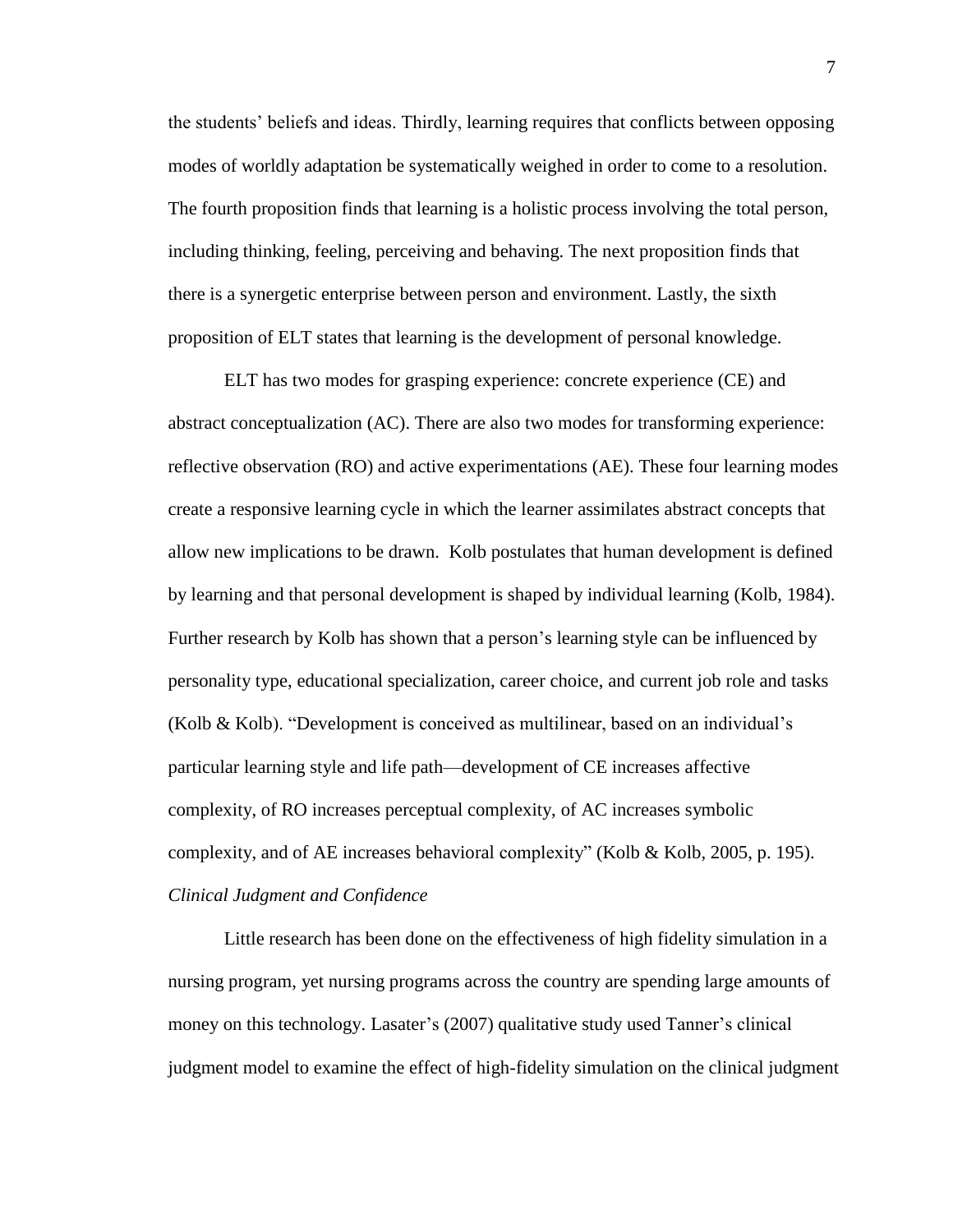of nursing students. This was a smaller qualitative study embedded within a larger quantitative study.

Lasater's (2007) study took place at the Oregon Health and Science University (OHSU) School of Nursing. Students in the Nursing Care of the Acutely Ill Adult course were given the opportunity to replace one clinical day per week with the use of highfidelity simulation. Students were divided into groups of 12 and then subsequently divided into four teams of 3 students. Each student had the opportunity to serve as primary nurse every third week and each session was divided into two phases. In the first phase, the team of three students participated in the actual simulation while the others observed. In the second phase both the participating students as well as the observing students were debriefed in a group setting. Based on the demographics of the class, Lasater planned for two focus groups: white female students aged less than 24 years with no previous degree and other students including males, students older than age 25, and those with a previous degree or ethnic minorities. Of the 39 students observed only 8 nontraditional students were able to meet and form the final focus group.

Lasater (2007) videotaped a 90-minute session in which participants were allowed to speak freely with little involvement from the author. On occasion, the author used open-ended questions to help clarify the meaning of certain student comments. The author used retrospective data analysis to organize the data gathered from the videos and notes into categories and then finally, 13 themes. These themes were further reduced into the following five major codes. The codes were then tested against the transcript and found to fit approximately 95% of the student population. The final five codes included: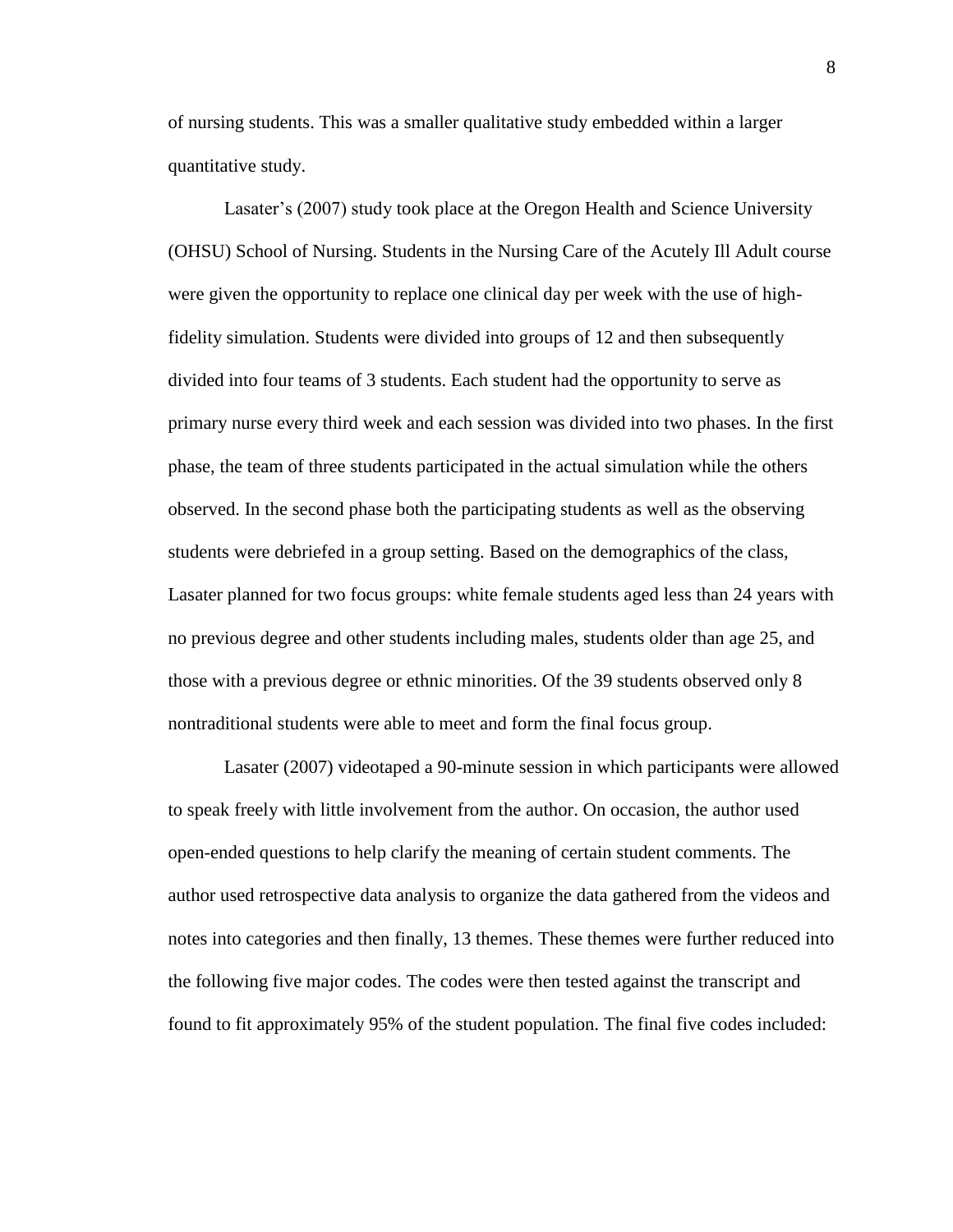- 1. The strengths and limitations of high-fidelity simulation
- 2. The paradoxical nature of simulation, that is, the provocation of anxious and stupid feelings, yet increased learning and awareness
- 3. An intense desire for more direct feedback about their performances
- 4. The value of students' connection with others
- 5. Some general recommendations for better facilitation and learning (Lasater, p.272).

The first code recognized that students felt they were able to apply what they had learned from class and reading as well as skills lab and clinical settings to high-fidelity simulation experiences. Students found that they could experience patient scenarios and disease processes they had not been exposed to during the actual clinical practicum. Despite some of the extreme situations contained within the scenarios, students felt that they had the opportunity to anticipate possibilities and use sound clinical judgment.

Within the second code, the group of students discussed the initial anxiety elicited by the use of the simulator. It was noted by Lasater (2007) that many of the students did not always feel confident during some of the simulations, especially when serving as primary nurse. However, even with these feelings of anxiety, students verbalized that they did learn from the simulation exercise. The author also reports that one student in particular stated that during the simulations where she messed up the most she also learned the most.

The third code discussed by Lasater (2007) was that of an intense desire for more direct feedback. This finding was unexpected. During the focus group, almost all students stated that, although the facilitators were supportive, they desired more candid, forthright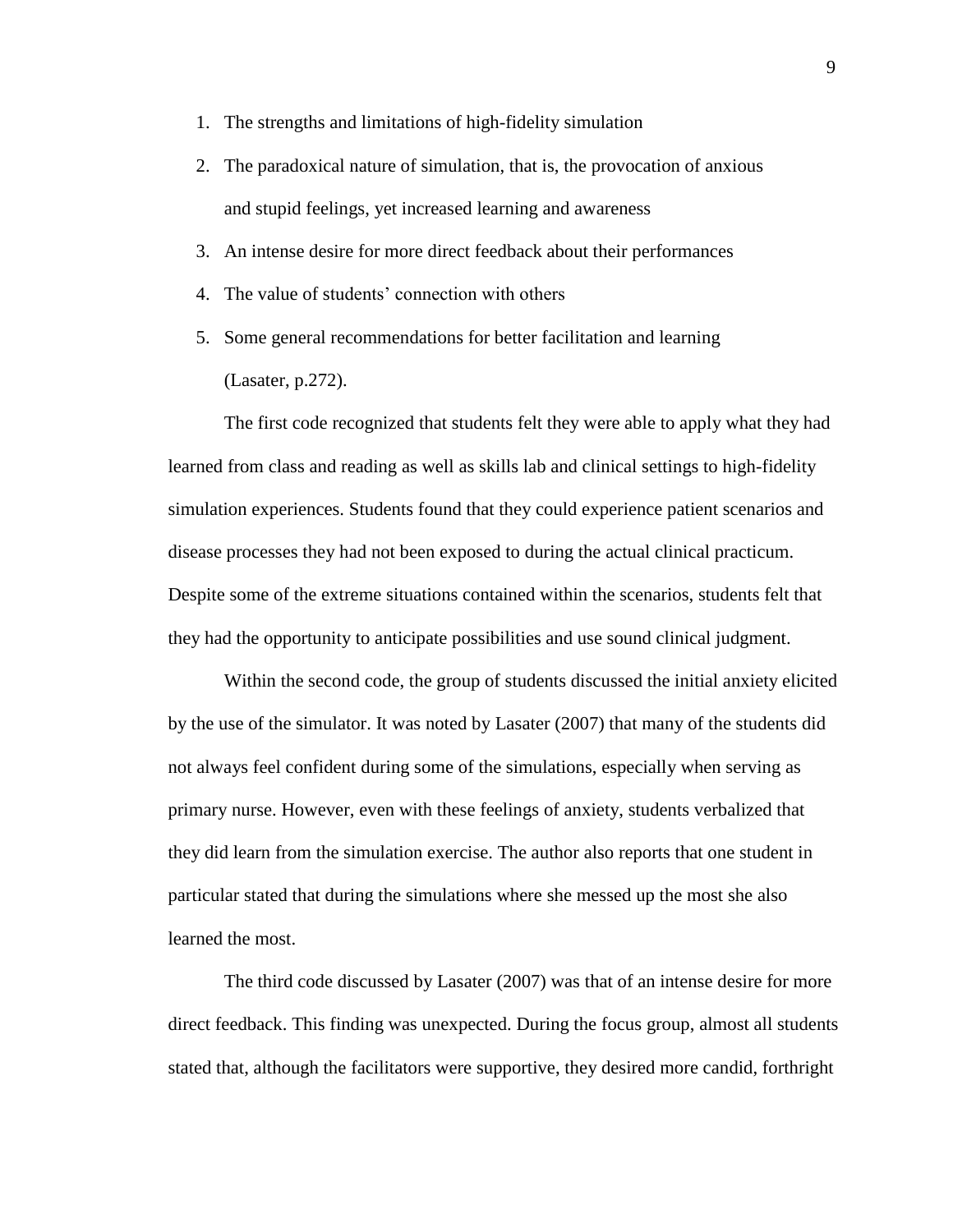feedback that included the severity of the patient outcomes if the judgments they exercised had been followed in reality.

Within the fourth code, three main themes were recognized. The first, learning from others' simulation experiences, created a realm of flexibility in thinking that many students reported never having. The second, learning in teams, found that students developed a rhythm with the members of their group. Within the third theme of narrative learning, it was discovered that students enjoyed being able to hear the stories of both the facilitator as well as other students with regard to practice and care.

Lastly, the fifth code proposed general recommendations for better facilitation and learning. One suggestion was to include a debriefing *immediately* following each session. This would include, as a group, watching the videos that were made during the simulation. Another suggestion included actively engaging the students who were observing the sessions.

Through the use of Tanner's clinical judgment model, Lasater (2007) was able to identify that nursing programs should use more focus groups with more faculty feedback to analyze students' reactions and clinical judgment. It was also found that more debriefing is needed after simulation exercises and that perhaps, additional faculty training is necessary.

Despite high student and faculty satisfaction, there is little support in the literature for the hypothesis that simulation improves confidence more than traditional teaching methods. Gordon and Buckley (2009) explored the ability and confidence of medicalsurgical graduate nursing students to manage clinical emergencies through the use of high-fidelity simulation. All 50 students who were enrolled in an Australian graduate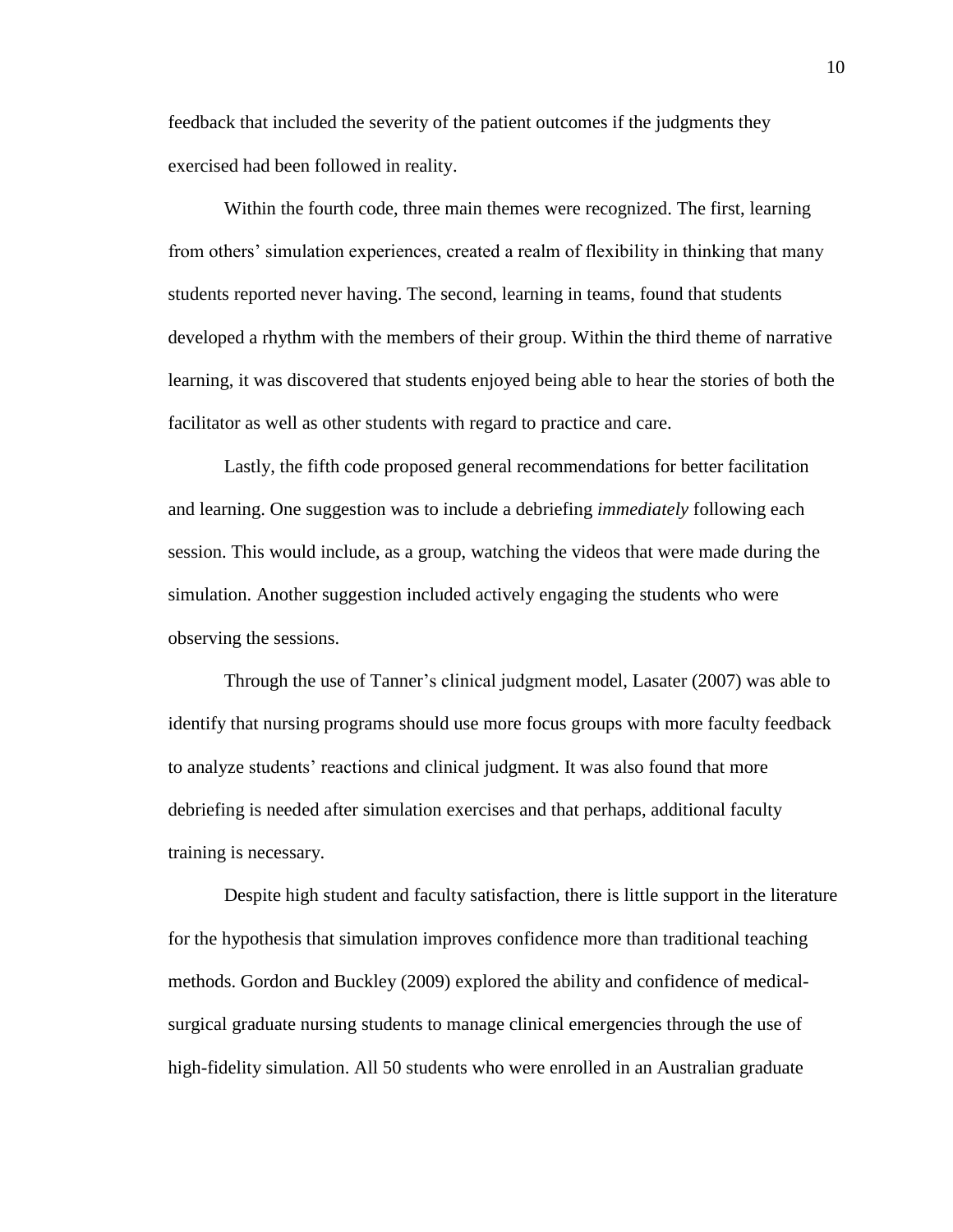course volunteered to participate in this study. Prior to the immersive high-fidelity simulation experience, students participated in two 3-hour workshops in which they were able to practice assessment skills and management of an acutely ill patient. Additionally, participants engaged in a 60-minute team building exercise.

After familiarizing participants with the simulation laboratory and the SimMan capabilities, simulation workshops were then undertaken. Students participated in three 45-minute experiences. The 45 minutes included time for both the immersive simulation as well as debriefing. Randomly assigned teams of four to six individuals were created and each participant had the chance to be engaged in varying roles including team leader or airway management. Scenarios were video taped and played back to the participants before the debriefing exercise. A questionnaire consisting of 14 Likert scale questions was administered prior to the immersive high fidelity simulation. These questions addressed prioritization, airway management, breathing, circulation, defibrillation, leadership, and communication skills. This questionnaire was again administered following the simulation experience. The Cronbach alpha correlation coefficient was .94 for the pre-test and .91 for the post-test indicating acceptable reliability.

Results from this study showed that graduate student confidence in recognizing an unstable patient and identifying priorities significantly improved ( $p = .02$  and  $p < .001$ ) respectively) following simulation. Confidence also increased with regard to airway obstruction correction, breathing difficulties, altered circulation, identification as leader, performing handover, keeping others informed, voicing concerns, listening, and using resources  $(p < .001)$ . Gordon and Buckley (2009) concluded that the use of high fidelity simulation increases confidence levels in graduate-level nursing students.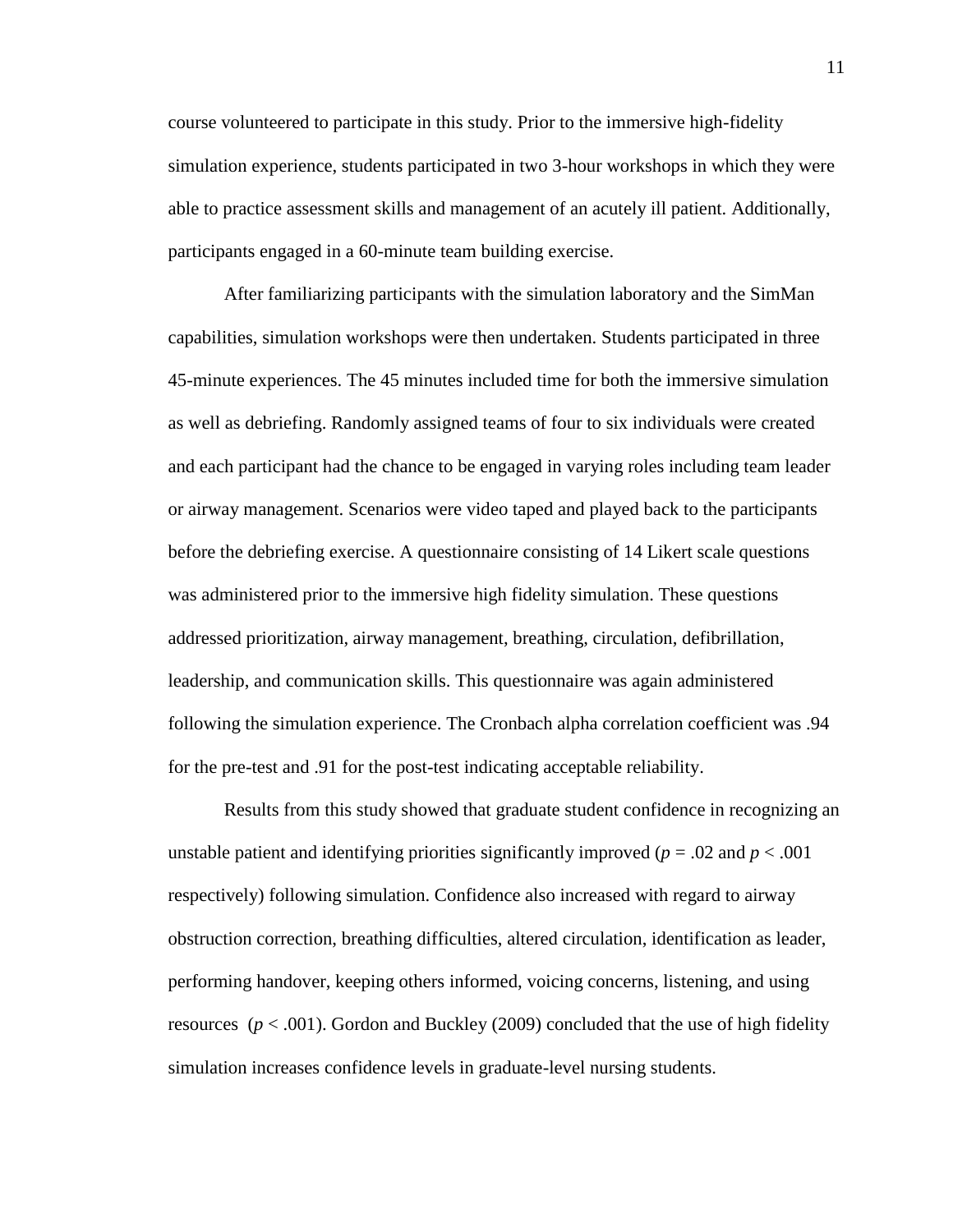Because human patient simulators (HPS) are being used at an ever increasing rate within nursing education, more research needs to be done to validate their usefulness. Radhakrishnan, Roche, and Cunningham (2007) sought to identify clinical practice parameters and measure clinical performance improvements following simulation practice with two groups of nursing students. The authors chose a quasiexperimental, post-test design for this study.

Of the 35 nursing students enrolled in a senior year BSN capstone course a sample of 12 voluntary students was accepted. Students were randomly assigned to either the intervention group ( $n = 6$ ) or the control group ( $n = 6$ ). In addition to usual clinical requirements, the intervention group participated in a complex two-patient assignment simulation scenario; the control group had no simulation practice during that time frame. Both groups then, at the end of the semester, participated in a simulation scenario which was standard for this school. The following objectives were measured: safety, basic assessment, prioritization, problem-focused assessment, ensuing interventions, delegation and communication. The researchers chose to use a faculty-developed Clinical Simulation Evaluation Tool (CSET) to assess students. To eliminate bias, faculty members who were experienced with the use of the CSET but unfamiliar with the study subjects evaluated students at the end of the semester. Scores for each of the above listed objectives were calculated and the two groups were compared using a chi-square test. Reliability and validitiy of the CSET were not reported.

The intervention group's scenarios, developed through the use of software provided by the simulator manufacturer, consisted of two simulated patients with complex diagnoses. One of the simulated patients developed a medical emergency. Each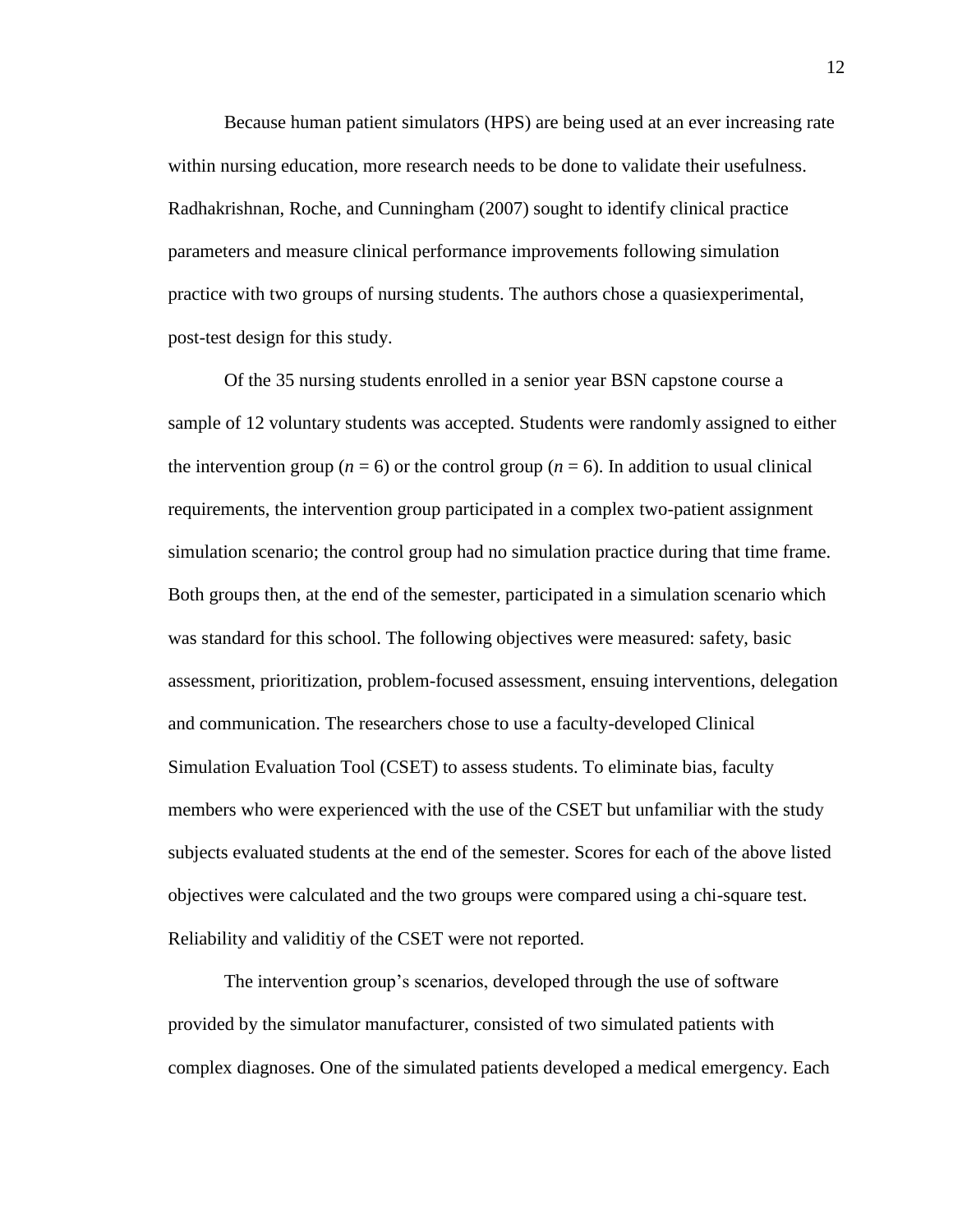subject was given a detailed report including medications, health history, current problem, and current order set. Participants were then instructed to assess both patients and prioritize their care. Each session was videotaped for future review and students were debriefed following the simulation. The control group had no simulation practice and both groups participated in all other teaching and clinical experiences. At the end of the semester, students from both groups participated in a simulation experience similar to the simulation scenario used for the intervention. This simulation experience was a mandatory part of the course and the CSET was used to evaluate students from both groups.

Radhakrishnan et al. (2007) found that the intervention group scored significantly higher in two of the seven categories being evaluated. The intervention group scored higher in safety ( $p = .001$ ) and basic assessment skills ( $p = .009$ ) than did the control group. Although the control group scored higher than the intervention group in focused assessment and intervention, these differences were not significant. There were no significant differences between the groups in relation to delegation and communication.

Radhakrishnan et al. (2007) found that students' initial basic assessment skills are enhanced by the use of simulation. Researchers also found that nursing instructors are able to use this technology to reinforce students' safety habits and prevent errors. Researchers concluded that this type of learning environment is safe for the students and affords them the opportunity to learn high-risk procedures and patient conditions. However, given the small sample size, these results should be used with caution. This study should be seen as a pilot study. Further research is needed to possibly relate these results to improvements in clinical judgment.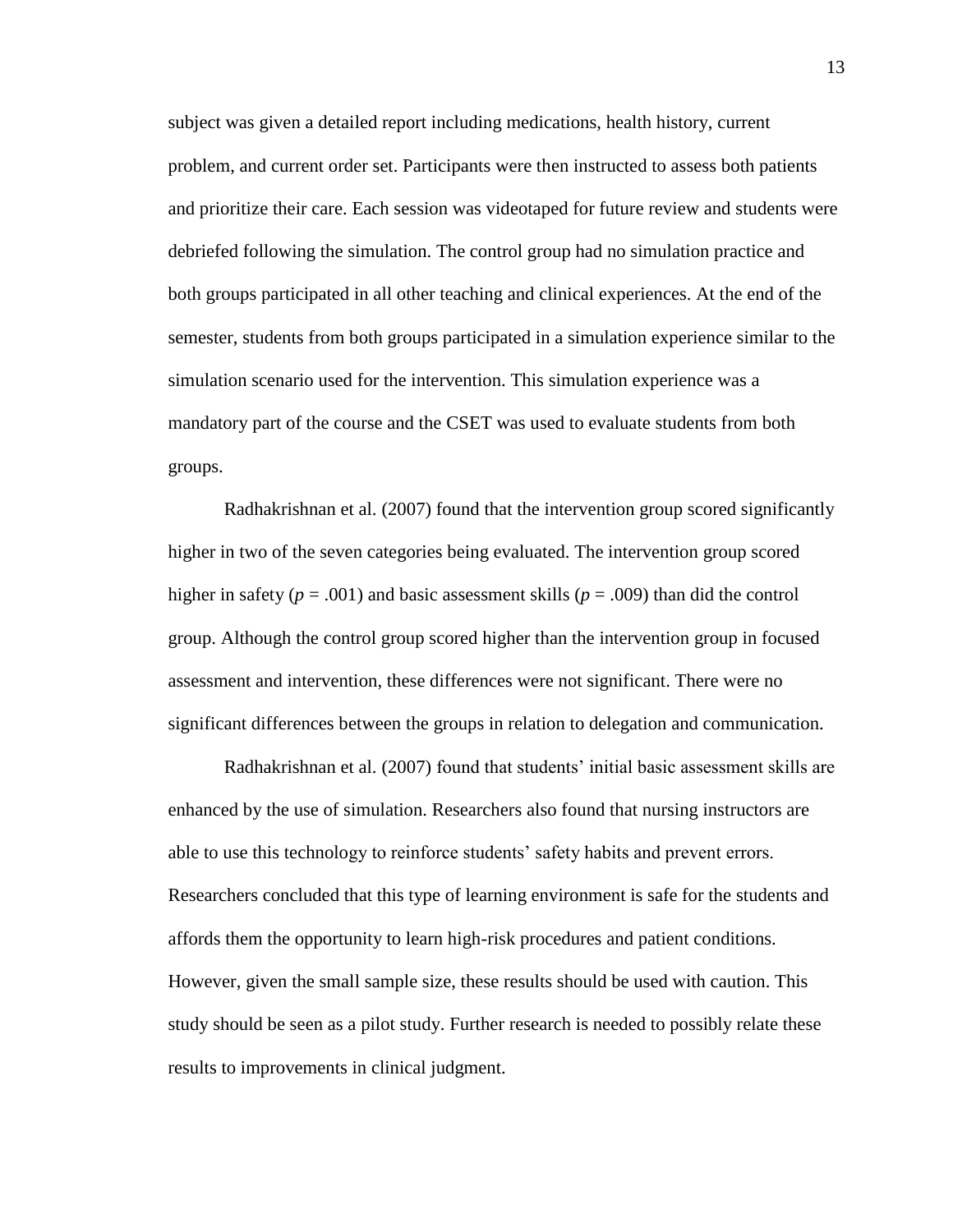#### *Clinical Skills and Competence*

Currently, there is little evidence to support the use of human patient simulators (HPS) over traditional educational strategies. Alinier, Hunt, Gordon, and Harwood (2006) sought to test whether nursing students who participated in scenario-based simulation education had better clinical skills and competence than those students who did not participate in simulation education. The authors used an experimental pre-test/post-test, control group design within the framework of experiential learning. A 15-station Objective Structured Clinical Examination (OSCE) was developed for both the pre- and post-test. This type of exam was originally designed to test the competence of trainee doctors. It has been adapted and is now a valuable and valid evaluation tool used to assess the skills of many different types of students in healthcare.

Students in their second year of a diploma nursing program in Great Britain were invited to participate in the study. Of the 344 invited students, 133 volunteered to take the first OSCE and 99 of those students completed the second OSCE. The sample remained representative of the population. Students were given 5 minutes at each station with 1 minute to rotate between stations, making the actual exam last 90 minutes. An additional 30 minutes were utilized for student sign-in, anonymity number distribution, and OSCE organization instructions. A pilot study of the OSCE was given to a mixture of nursing and paramedic students to test the validity and objectivity of this exam. All OSCE assessors were trained by the principal investigator for particular examination stations.

All of the volunteer students participated in the first OSCE. Students were then randomly assigned to either the control group  $(n = 50)$  who participated in the traditional course curriculum and associated clinical practice or the experimental group ( $n = 49$ ) who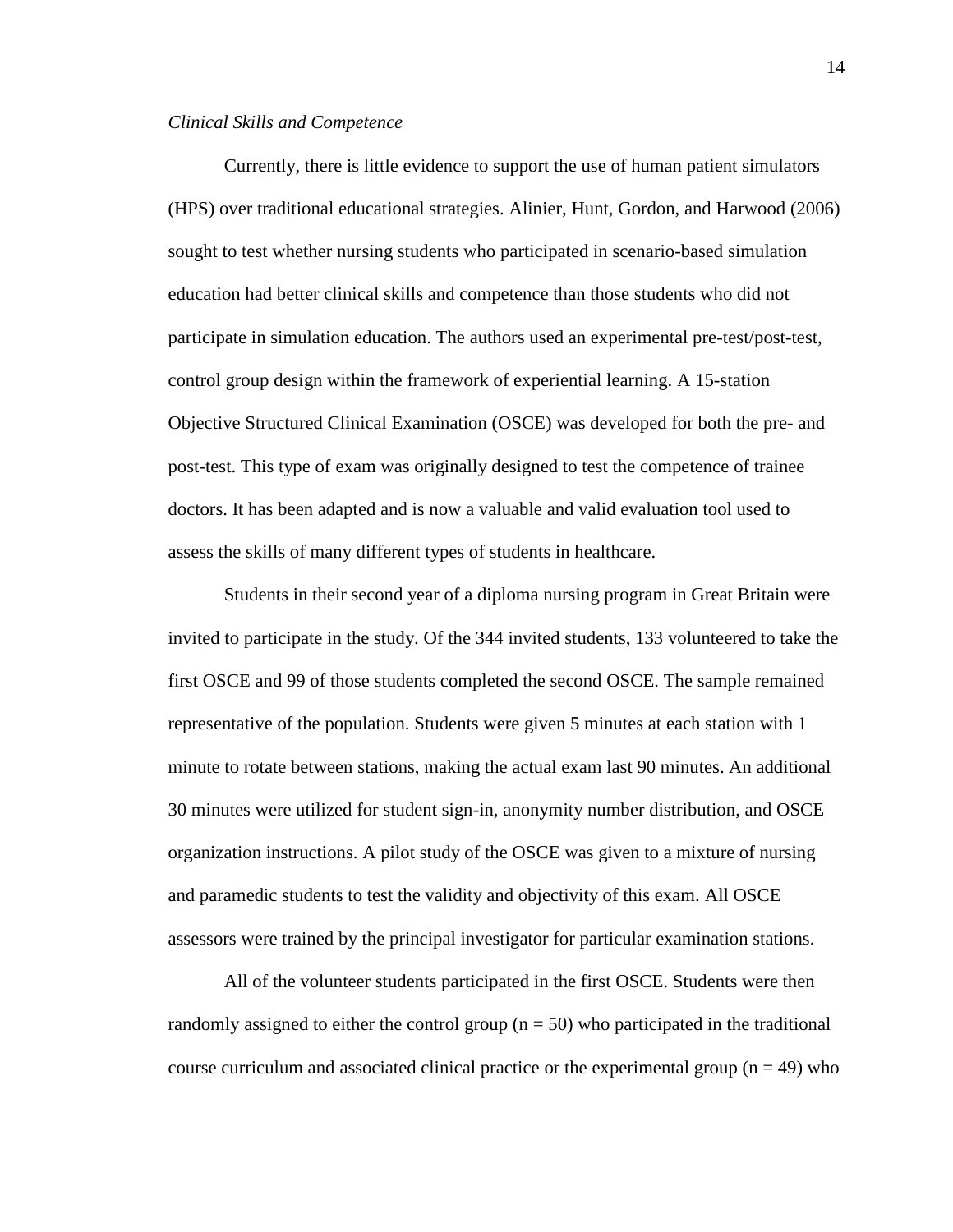participated in the same education as the control group but with the addition of a simulation experience. After a 5 to 6 month time frame all students were given a questionnaire that assessed confidence level and stress with regard to a technological environment. Students then volunteered to participate in the second OSCE.

Alinier et al. (2006) noted improvement in both groups with the experimental group demonstrating significantly higher scores on the second OSCE. The scores for the first OSCE were 48.82 % for the control group and 47.54% for the experimental group. The scores for the control group improved by 7.18% on the second OSCE while the experimental group's scores improved by 14.18%. This difference of 7.0 % is statistically significant  $(p < .001)$ . Questionaire results demonstrated that the control group's measurement of stress (1 = *not stressful* and 5 = *very stressful*) and confidence (1 = *very confident* and 5 = *not confident*) were 2.9 and 3.5 respectively on a 5-point Likert scale while the experimental group scored 3.0 and 3.4 respectively. However these differences where not statistically significant (stress,  $p = .562$  and confidence,  $p = .819$ ). Lastly, the authors found that students who lacked confidence also stated they were stressed by exposure to a technological working environment ( $p = .002$ ).

Alinier et al. (2006) concluded that the use of intermediate-fidelity simulation is of benefit to nursing students if used appropriately. Both students and faculty must have adequate training in order to be prepared to use simulation as a teaching tool.

Nursing students' ability to use appropriate clinical skills during nursing care was also explored by Bruce et al. (2009). Faculty at the University of Buffalo's School of Nursing constructed a mock cardiac arrest scenario using a computer-assisted simulator in a joint effort for graduate and undergraduate nurses. The sample included 9 adult nurse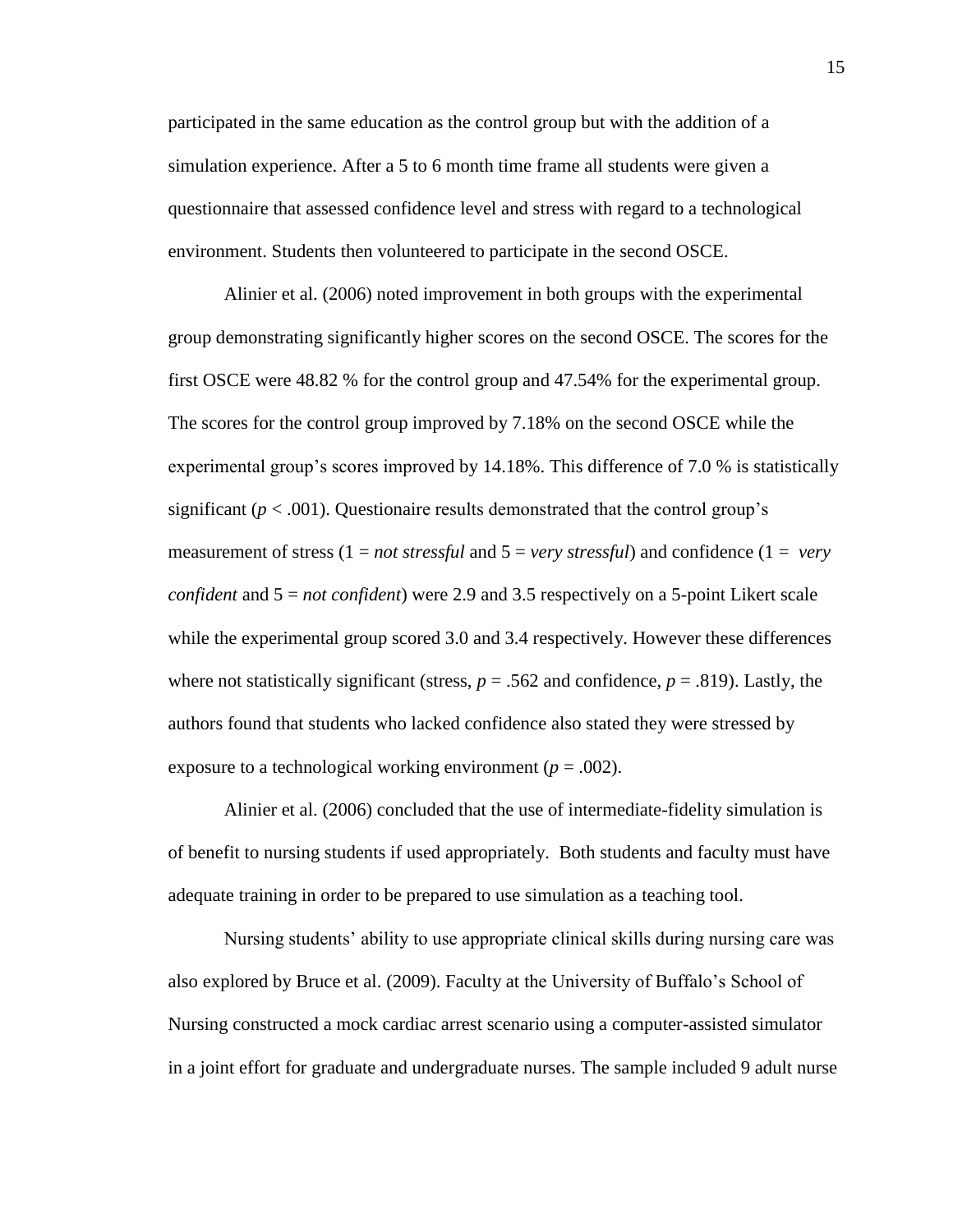practitioner (ANP) students, 2 acute care nurse practitioner (ACNP) students enrolled in one of two clinical practicum courses and 107 BSN students enrolled in a second semester senior nursing clinical course.

Bruce et al. (2009) sought to determine the effectiveness of a simulation scenario using SimMan on the knowledge, confidence, clinical competence and crisis management of graduate nursing students as well as to determine the usefulness of SimMan with undergraduate students learning to manage cardiac arrest. A demographic sheet was used to gather informational data about the graduate students. Additional tools used for the graduate students included a 10-item multiple choice knowledge test consisting of questions from the current American Heart Association (AHA) protocol for cardiac arrest, a 16-item confidence scale based on Bandura's self-efficacy theory, a researcher developed 26-item competency scale based on an AHA algorithm and an evaluation instrument of which the origin was not reported. To assess the undergraduate students, a researcher developed combined demographic and evaluation sheet was created of which the origin was not reported as well as a 10-question pre- and post- multiple choice test based on the AHA algorithm. The post-test was administered immediately following the scenario and again four to eight weeks later. Reliability and validity were not reported on any of the instruments.

Prior to the simulation experience all students were instructed on the American Heart Association's cardiac arrest guidelines and oriented to the simulation center and the SimMan. Additionally, undergraduates reviewed the use of oxygen masks, ambu bags, reading EKG strips and using the defibrillator. Faculty then administered a cardiac arrest case scenario that started with a patient experiencing chest pain and the undergraduate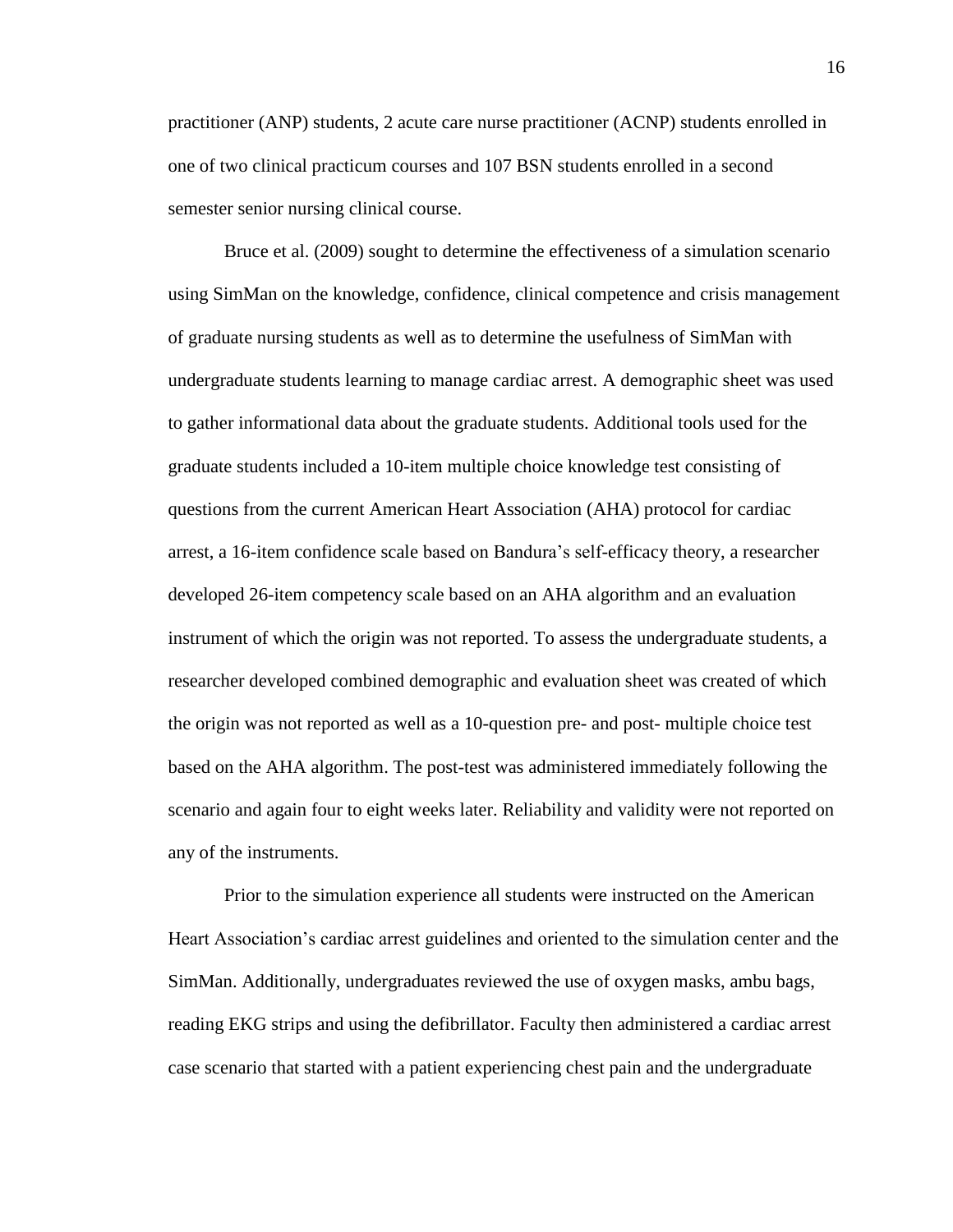responding appropriately. Eventually this evolved into a full blown cardiac arrest requiring the presence of the ANP student. CPR, medications and defibrillation had to be administered under the direction of the NP student. Prior to administering this scenario to the students, it was practiced by the faculty to ensure it was operational.

After participating in the scenario students were immediately debriefed. Additionally, one on one debriefing that focused on strengths and areas of improvement occurred with the graduate students. Because of the small number of graduate students and the large number of undergraduate students, the NP students were given several chances to participate in the management of the cardiac arrest while the undergraduates were able to participate only once.

Bruce et al. (2009) found that knowledge scores for the graduate students significantly improved  $(p = .000)$  between pre- and post-test except for question 4 (pulse checks). Graduate student confidence scores increased on all items; however, no statistical difference  $(p = .177)$  between pre- and post- simulation was found except for item 2 (shockable rhythm,  $p = .041$ ), item 5 (defibrillator use,  $p = .026$ ), and item 8 (vasopressin,  $p = .005$ ). Lastly, competency scale scores did improve but were not statistically significant ( $p = .621$ ) and evaluation scores were positive with a mean of 4.2 (1 = *not at all* and 5 = *very much so*). Undergraduate results showed positive evaluation scores with a mean of 4.4 (1 = *strongly disagree* and 5 = *strongly agree*). Score differences between the pre-test and first post-test (immediately following simulation) were significant  $(p = .01)$  and the score difference between the first and second post-test (four to six weeks later) were significant ( $p = .000$ ). However, scores between the pre-test and second post-test were not significant ( $p = .218$ ). Overall, human patient simulators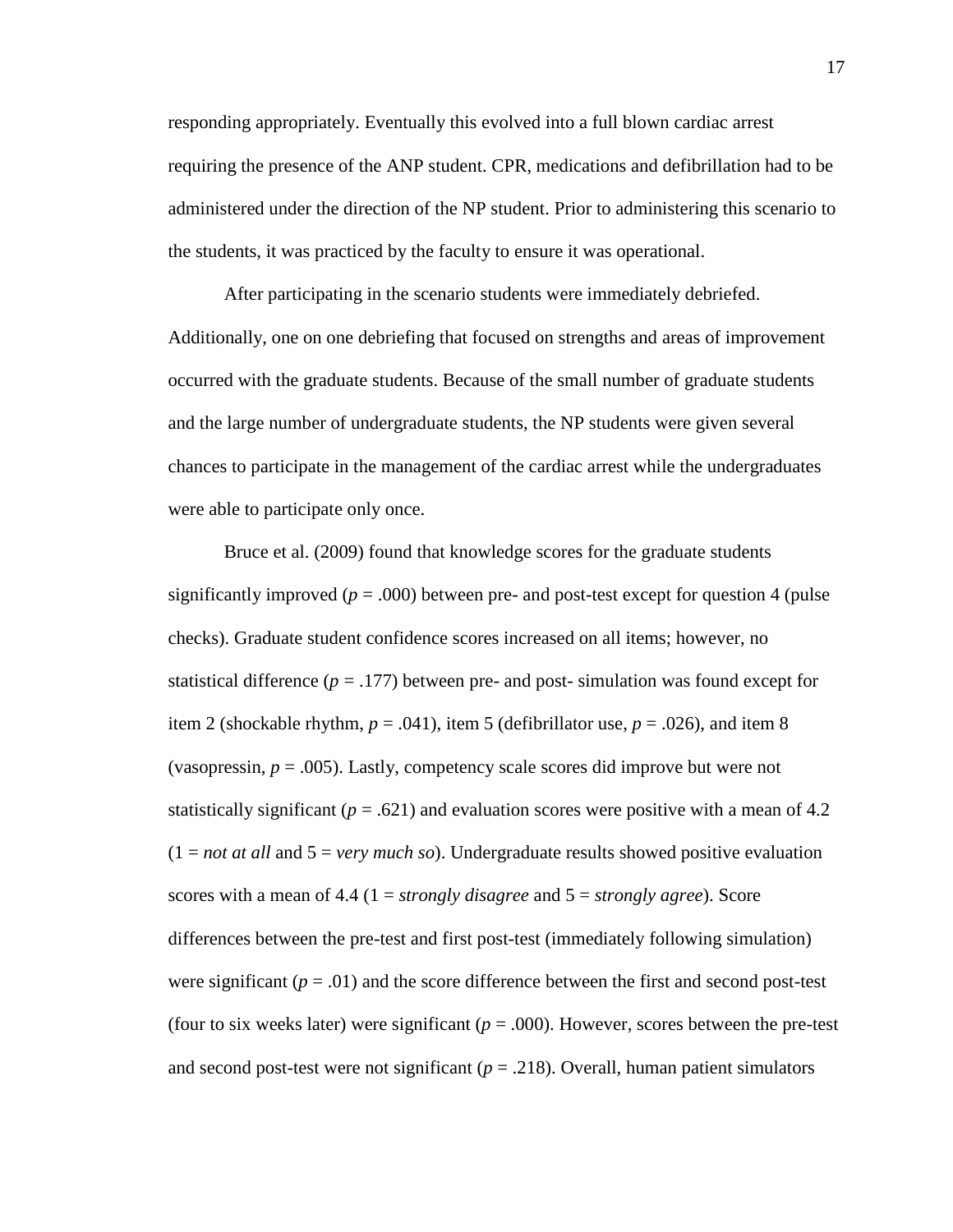(HPS) can afford the student an opportunity to approach crisis situations in a contained and controlled environment. The use of HPS can also serve to help partner nurses of different education levels.

Given the very nature of clinical practice, students are not always able to obtain some learning opportunities in the clinical setting. Using Kolb's theory of experiential learning, Brannan et al. (2008), created a prospective, quasi-experimental comparison design to test the effectiveness of the traditional method of instruction and the use of a human patient simulators (HPS) in teaching specific nursing content to baccalaureate nursing students with regard to cognitive skills and confidence levels.

Brannan et al. (2008) included all the baccalaureate nursing students who were enrolled in a junior level adult health course in both the fall and spring terms for their sample. Each student was randomly assigned to either the lecture (control) group or the lecture and HPS (experimental) group. The Acute Myocardial Infarction Questionnaire: Cognitive Skills Test (AMIQ) and the Madorin and Iwasiw Confidence Level Tool (CL) were used to collect data in pre and post-tests for both groups. Parallel agreement of split halves of the AMIQ was evaluated. The instrument was found to be internally reliable  $(r = .59, p = .02)$  and had a Spearman-Brown reliability coefficient of .74. Additionally, the CL, which used a Likert scale format, had a reported reliability coefficient of .89.

The control group, in a 2-hour lecture, received instruction based on the four major content domains of an acute myocardial infarction (AMI). During this lecture, students had the opportunity to ask questions and participate in discussion with the educators. The experimental group received no lecture and rotated through five stations during a 2-hour time frame. The first four stations consisted of an evolving AMI vignette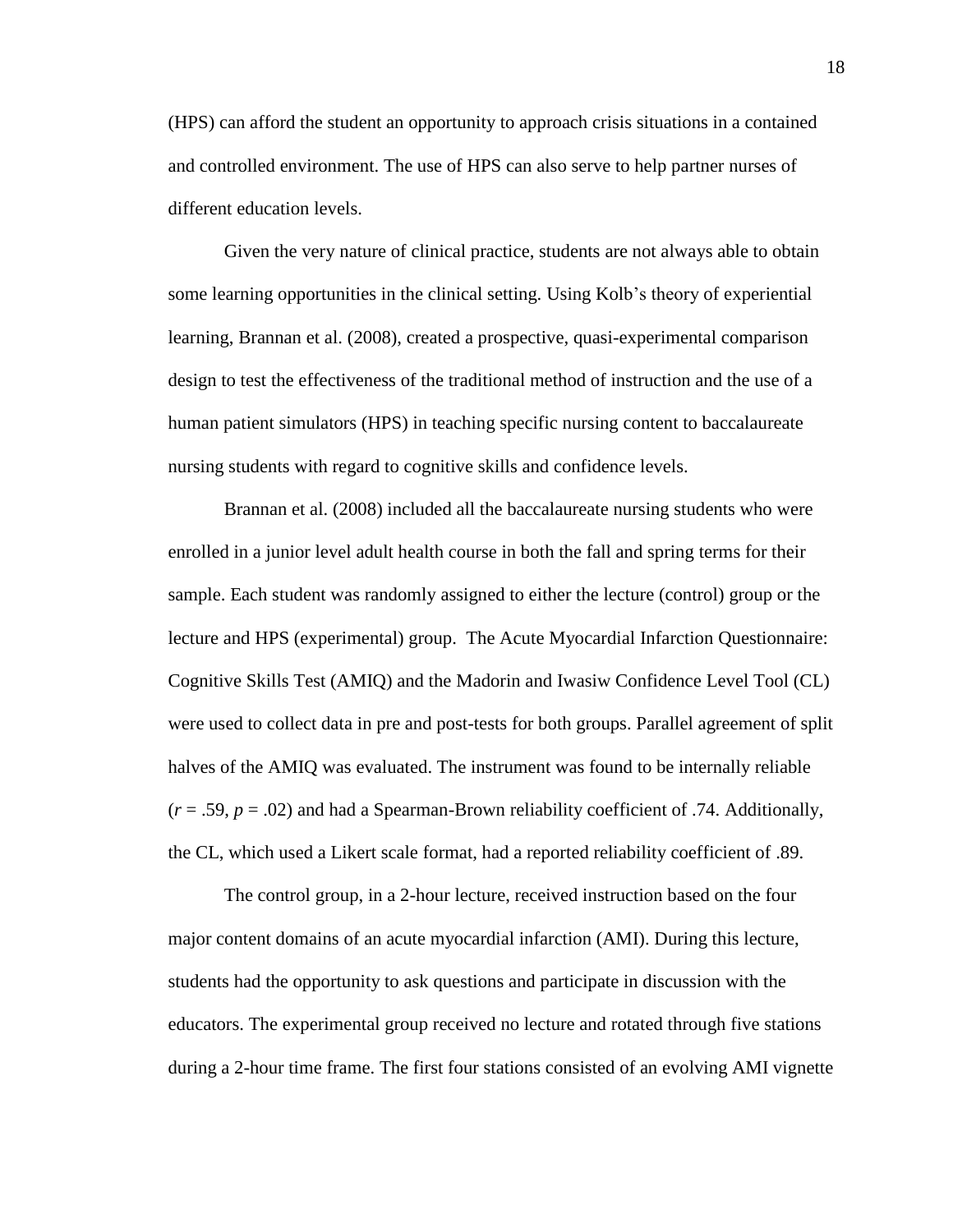that eventually led to the fifth station which used a preprogrammed HPS that simulated the distinct physiological changes that occur with an AMI.

Students within the experimental HPS group scored significantly higher  $(p = .05)$ on AMIQ scores than the control lecture group. However, confidence levels between the two groups did not differ significantly ( $p = .09$ ). These findings support the use of the HPS as a valuable and constructive teaching tool. HPS is positive, effective, and efficient. It can improve nursing students' understanding of nursing practice and create a learnercentered approach to teaching complex course content.

Despite these positives, there are still many areas to be studied regarding the use of HPS. One such area compares the use of high fidelity simulation versus low fidelity simulation in an advanced cardiac life support (ACLS) course. Hoadley's (2009) study sought to ascertain whether students in an ACLS course were more satisfied and scored higher on post-testing, both cognitively and behaviorally, after participating in a course using high-fidelity simulation than those who participated in the standard low-fidelity course. Using the theoretical framework of experiential learning, researchers compared results from these two different ACLS courses.

This study took place in an AHA training center affiliated with a level-one trauma center. The population of the study included all healthcare providers (physicians, nurses, respiratory therapists and medics) requiring ACLS certification. The sample included 53 healthcare providers enrolled in an ACLS course who were randomly assigned to either the control group ( $n = 24$ ) or the experimental group ( $n = 29$ ). Researchers hypothesized that ACLS participants experiencing the high fidelity simulation would have significantly higher post-test scores than those who experienced low fidelity simulation.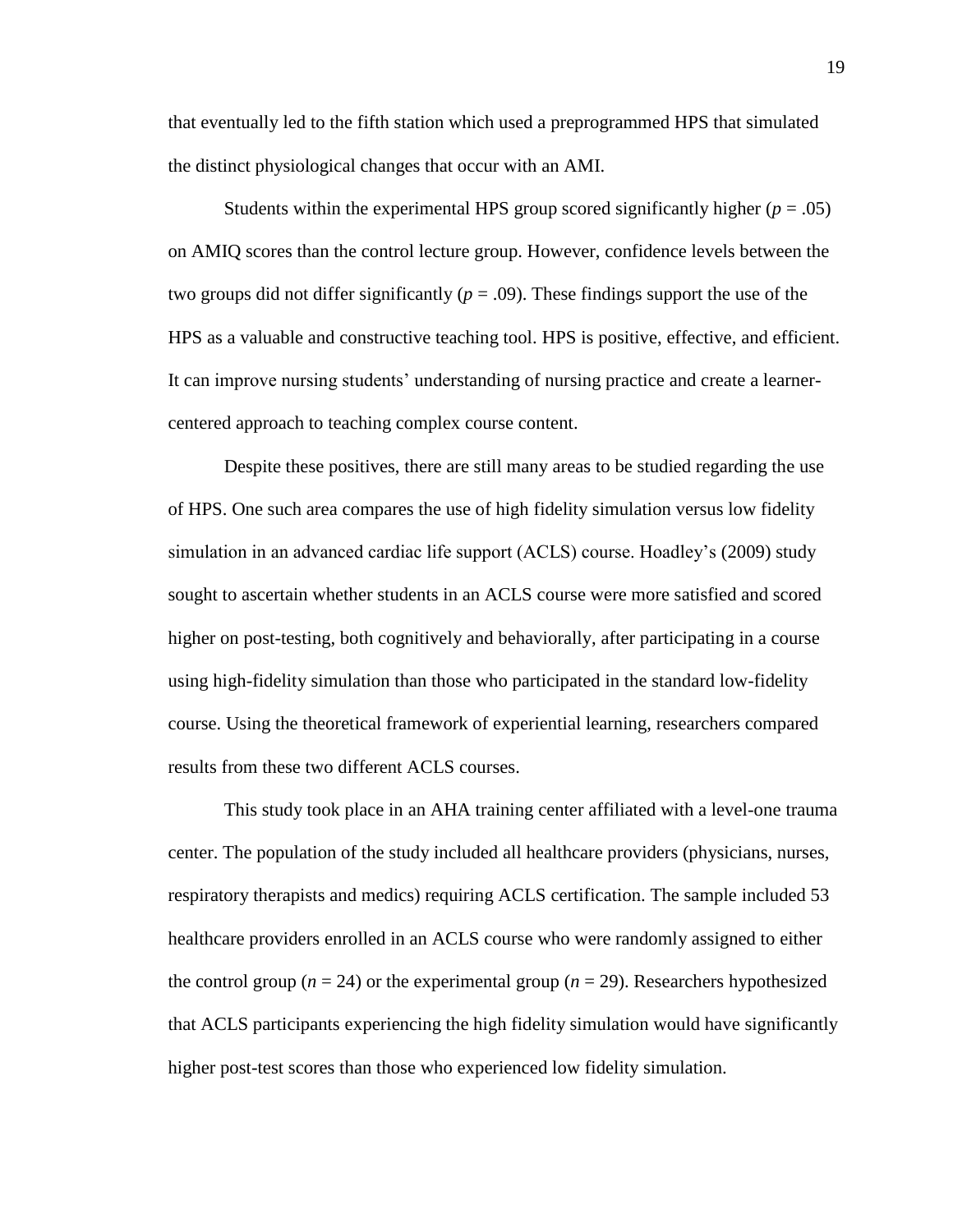Several instruments, beginning with a simple demographic survey that helped researchers to determine participants' expertise, abilities, and experiences with ACLS, were used. The AHA Mega Code Performance Score Sheet was used to measure the cognitive knowledge of ACLS participants. This instrument was tested for content validity and inter-rater reliability. Next, a 20-item, two-part Simulation Design Scale (SDS) developed by the National League for Nursing (NLN) was used. Cronbach's alphas of .92 and .96 were previously reported for each part. Lastly, the NLN's Student Satisfaction and Self-Confidence in Learning Scale was used to measure students' satisfaction and confidence. Acceptable reliability has been reported with a Cronbach's alpha of .94 for the satisfaction sub scale and .87 for the self-confidence subscale.

Hoadley (2009) found that students did not score higher on post-testing after the use of high-fidelity simulation when compared with low-fidelity simulation ( $p = .26$ ). Scores for the Mega-Code Performance Score Sheet after the use of high-fidelity simulation were also not found to be statistically significant  $(p = .12)$ . Additionally, researchers found that mean scores of the SDS were not statistically significant. No statistically significant differences on student satisfaction and self-confidence were found between the groups. Although these results did not demonstrate increased skills scores, learner satisfaction or learner confidence, these findings are not consistent with other literature supporting the use of high-fidelity simulation as a useful educational tool. Hoadley suggested that the size of the sample, instructor- and manikin-to-participant ratios, and debriefing sessions may have contributed to these less than positive results.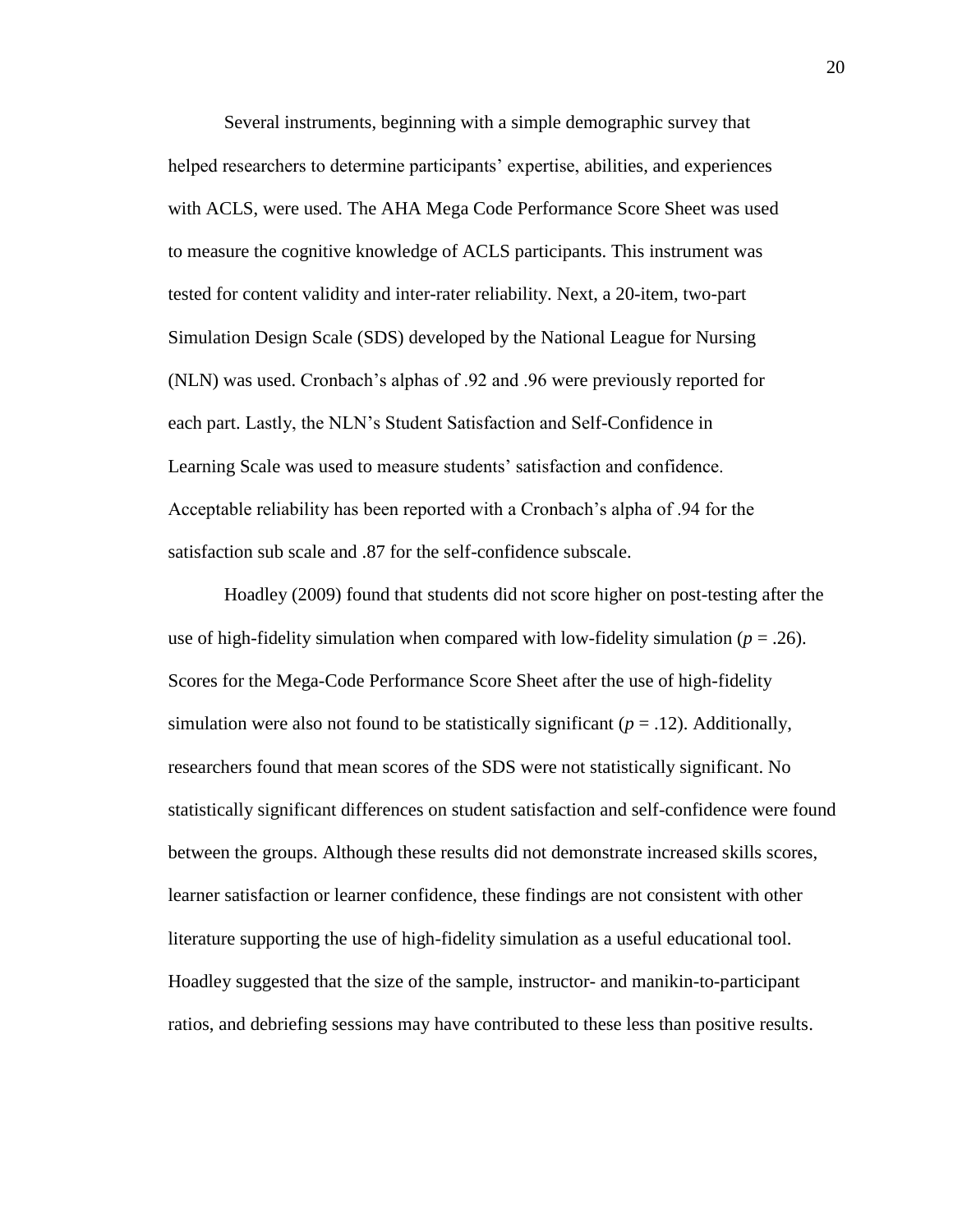#### *Student and Faculty Perceptions of Simulation*

Simulators have been used in many professions since the 1960s and have now entered the realm of nursing education (Cooper & Taqueti, 2004). Henrichs, Rule, Grady, and Ellis (2002) examined the use of human patient simulators (HPS) within the context of experiential learning. The primary goal of the authors was to obtain the perceptions of nurse anesthesia students (NAS) with regard to anesthesia patient simulation. Additionally, the authors sought to understand the behavioral responses and anxiety levels of students in relation to simulation, student perceptions specifically related to anesthesia education, and students' most and least favorite aspects of simulation. The use of simulation for certification and recertification was also explored.

A convenience sample of 12 first-year nurse anesthetist students with a lack of previous simulation experience was chosen. Three investigational strategies were used in this study: observations of four simulation sessions by the primary investigator, journal entries by the students, and focus group interviews. All data obtained were triangulated in order to increase the reliability of the results. A modified version of Stevick-Colaizzi-Keen method of analysis of phenomenological data was combined with Creswell's data analysis procedures to evaluate data acquired from observations, journals, and interviews.

Students were asked to rank order the perceived advantages and disadvantages of simulation identified from the data. The top three perceived advantages included (a) improved critical thinking and decision-making skills, (b) ability to learn crisis management skills, and (c) ability to learn how to administer anesthesia without causing harm. Of the 11 perceived advantages, improved leadership skills ranked last. Four perceived disadvantages of simulation were identified. Lack of knowledge of appropriate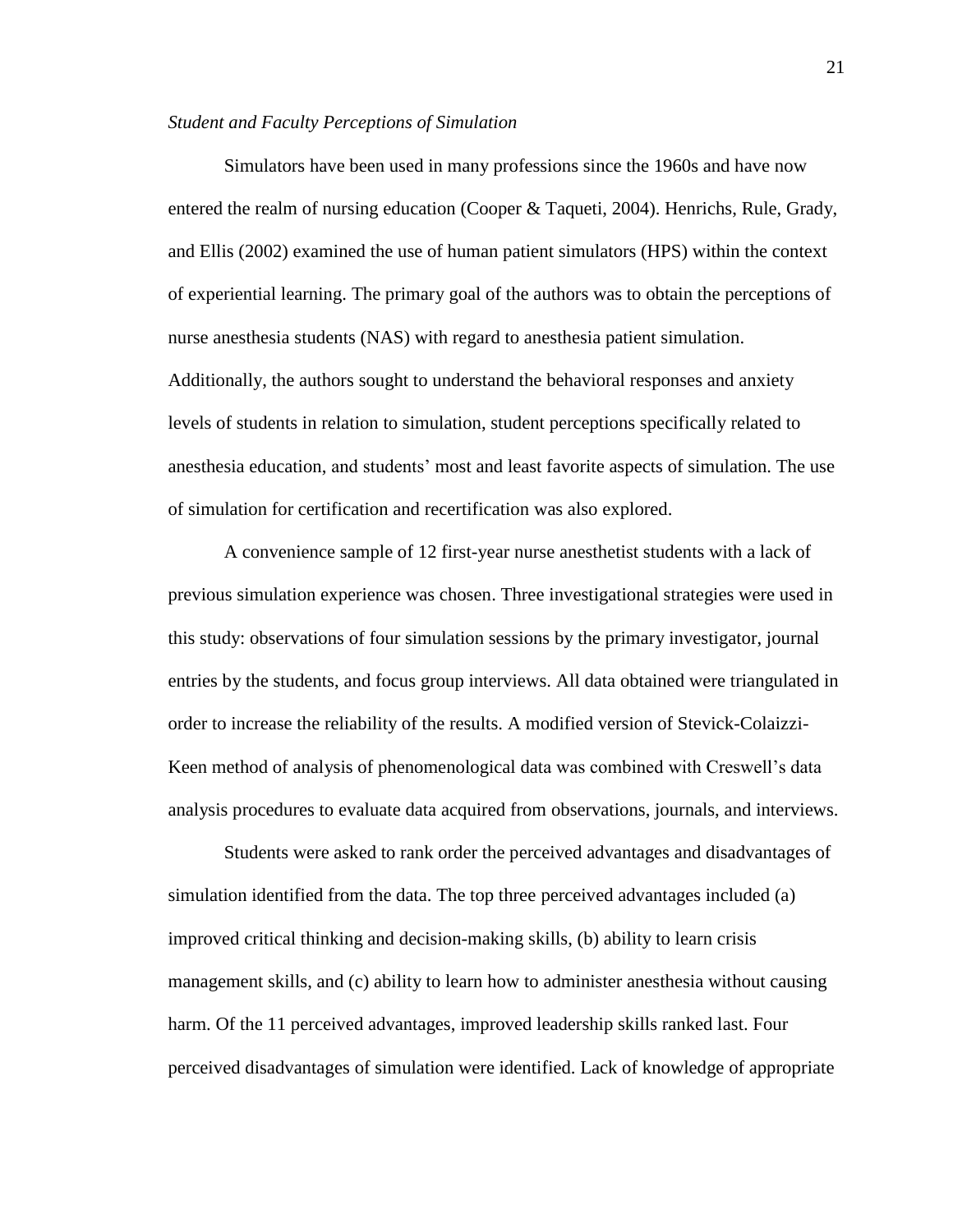action was ranked first, followed by fixation on errors, anxiety, and a noted lack of reality at times.

All students experienced some level of anxiety as a behavioral response to the simulation. Anxiety was described as "feelings of apprehension, uneasiness, or fear" (Henrichs et al., 2002, p. 223). Anxiety diminished for some students as their familiarity with the simulation grew, but increased for others who thought that a better performance was expected after each session. Overall, students' perceptions of simulator utilization for anesthesia education were very positive. All students felt that more time should be dedicated to simulator use. Also, most students felt that simulation should be used after graduation as part of their continuing education. There were several aspects of simulation that students seemed to like the best. The first was the ability to learn in a controlled environment. Scenarios could be stopped for discussion and then resumed afterward. This supervised atmosphere gave students learning encounters without posing any harm. Having a "hands-on" experience afforded students the ability to improve their psychomotor skills. Lastly, students enjoyed having the opportunity to "treat" rare events or unusual complications to which they might not otherwise be exposed.

Students also identified their least favorite aspects of simulation. This included aggravation with equipment that would occasionally malfunction. The authors noted that this did not occur routinely but, when it did, it seemed to distract the student from the situation at hand. Students also complained that the lack of reality, at times, hindered their learning. Additionally, they often felt like "sitting ducks" as they knew that a crisis event was going to occur at some point in the simulation experience. Lastly, students expressed an anxiety when taking over a case from a Certified Registered Nurse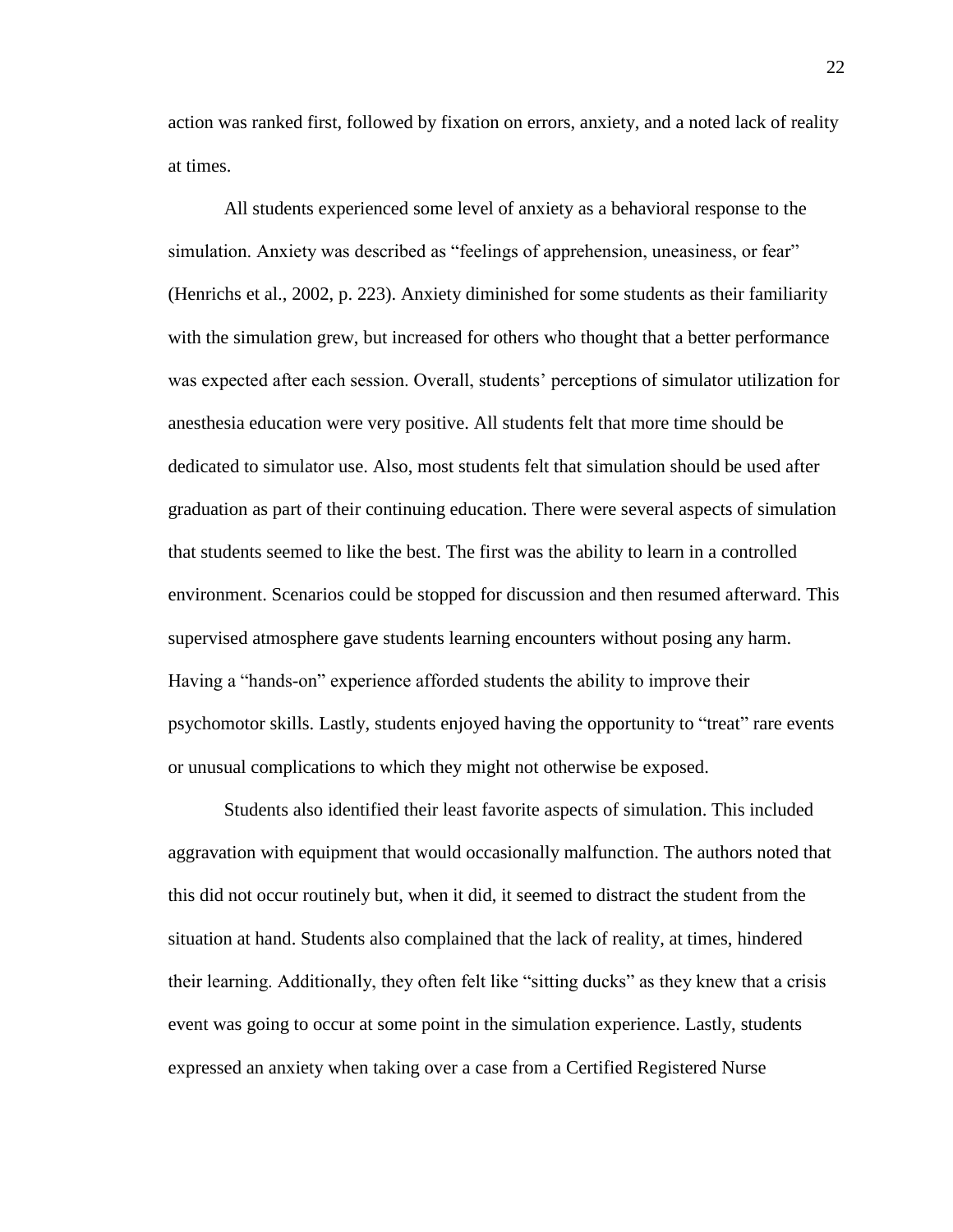Anesthetist as they felt the report received was not detailed enough and left them scrambling to orient themselves to the situation.

Despite identifying that simulation should be used in continuing education, most students felt this was not appropriate for certification or recertification. The reasoning for this includes the lack of reality, differences in instructor grading, and possibly differing scenarios between participants. One student commented that nurses are taught to trust what is seen in the patient and not just is seen on the machines. Despite this, there were a few students who felt that simulation should be used for recertification citing the need to test psychomotor skills.

Henrichs et al. (2002) concluded that qualitative studies are important in obtaining information with regard to the student experiences of simulation. Simulation is key to the NAS's experience of rare anesthesia complications. Lastly, the hands-on nature of simulation allows the student to be involved in a crisis without harming a patient.

Little data currently exist on the effectiveness of an HPS in preparing students appropriately for the ever-changing field of healthcare, faculty attitudes regarding HPS, or the best way to train faculty on the use of HPS. King, Moseley, Hindenlang, and Kuritz (2008) sought to explore faculty attitudes and contributing factors to the use of HPS (Phase I) and to then evaluate the implementation of an educational intervention program for faculty using HPS (Phase II). The theory of planned behavior (TPB) was used as the framework for this study.

A voluntary convenience sample of 34 faculty members representing 72% of the total faculty from a large ADN program in the southeastern United States was used for Phase I. Key variables were measured with two instruments. The Faculty Attitudes and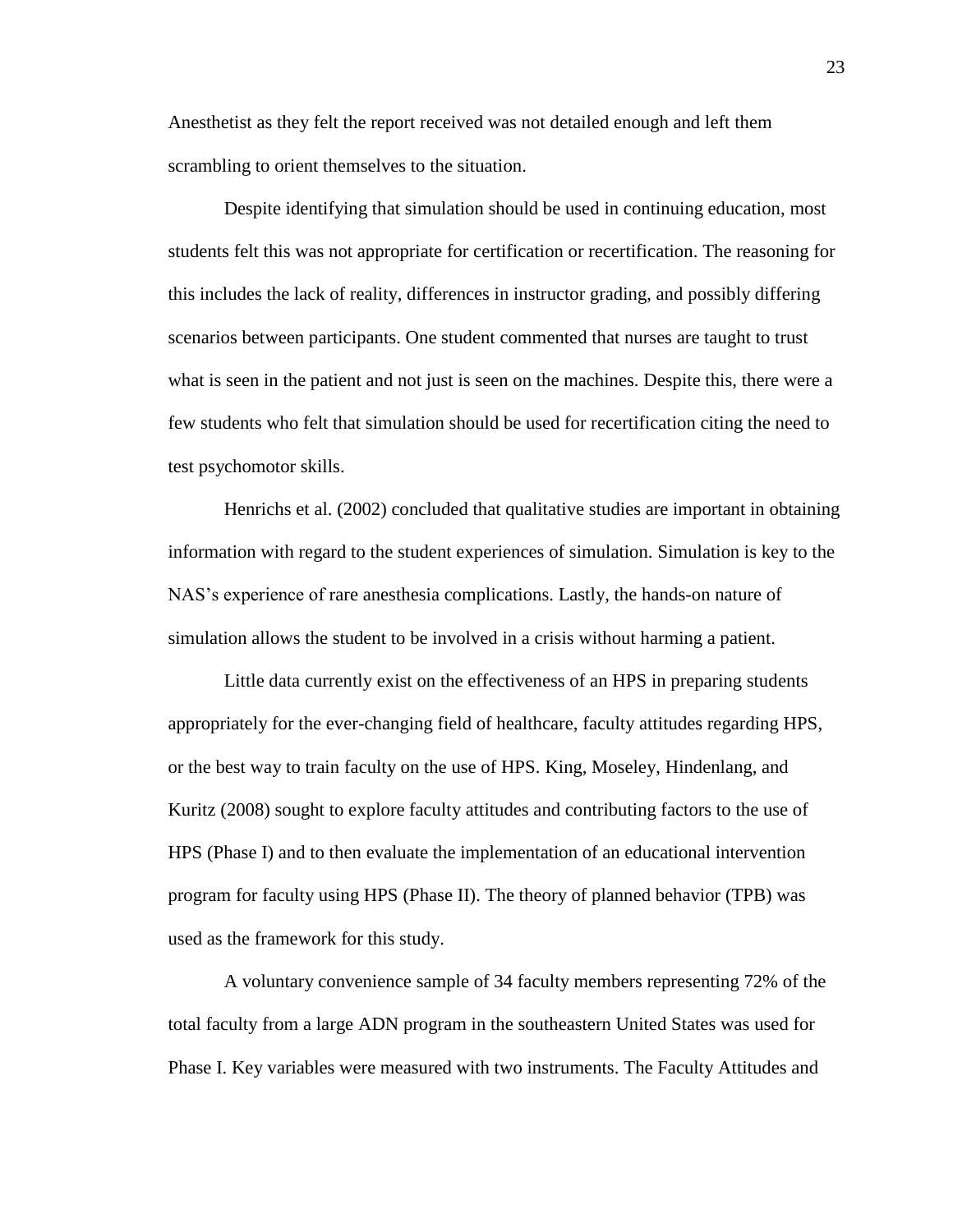Intent to Use Related to the Human Patient Simulator survey was a researcher developed tool adapted from two other tools in the literature. The survey was reviewed by two experts to determine content validity. Five open-ended questions were included at the end of the survey focusing on use of HPS, advantages and disadvantages of HPS, uses associated with HPS, and HPS items to include in an educational program.

In Phase I, the TPB constructs of attitudes, subjective norms, perceived behavioral control (PBC), and intent to use were applied to this study. A Likert scale of 1 (*strongly disagree*) to 5 (*strongly agree*) was used with a mean score of 4.0 or higher considered to be a positive finding. In the attitudes construct, faculty's beliefs and perception of HPS use had a mean score of 3.9 which was not considered positive.

An examination of the construct of subjective norms revealed that three groups influenced faculty use of HPS: College of Nursing administrators, peers, and students. Of these three groups, only the administrators were found to positively persuade faculty to use HPS. However, it is noted by the authors that faculty reported student opinions were also important. The composite mean for this construct was 4.0; subjective norms were considered to positively influence faculty.

The PBC construct measured experience, preparation time, ease of use, time to be proficient, instructors' guide, and training/educational program. Ninety-four percent (*n* = 32) of the faculty surveyed felt they could become confident and proficient at using HPS with a mean of 4.5 (positive). In contrast only  $18\%$  ( $n = 6$ ) felt that the HPS was easy to use, while 82% believed HPS was not easy to use. Ninety-four percent of those surveyed replied that they would use HPS if they could attend an educational program. The total combined mean for this construct was 3.9 (not positive).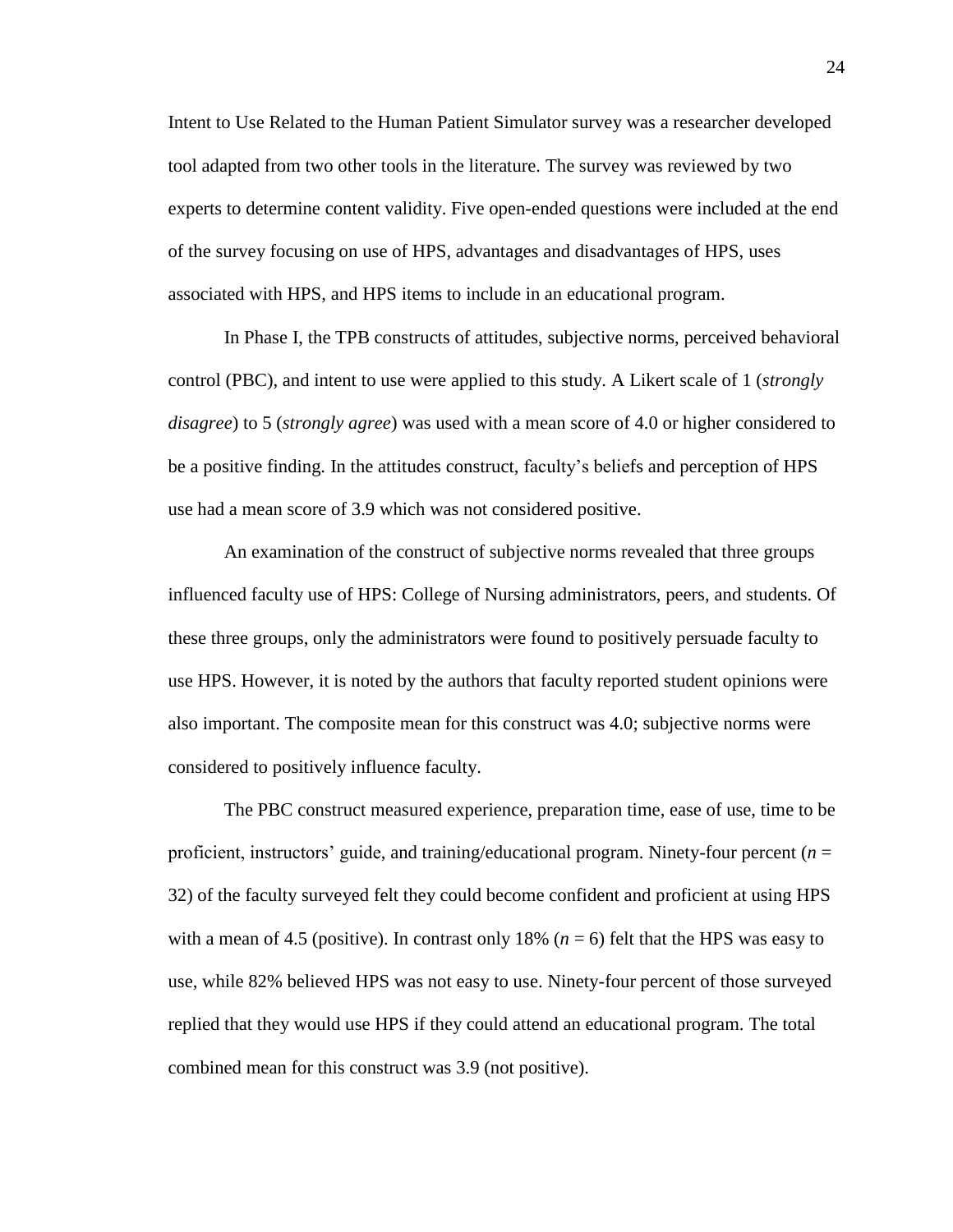The behavioral intent to use was the next construct examined. Researchers found a positive mean of 4.1 with regard to the surveyed faculty's intent to use the HPS during the present academic year. A general intent to use HPS had a positive mean score of 4.3.

The five open-ended items at the end of the survey, the use of HPS, advantages and disadvantages of HPS, associations with HPS, and HPS items to include in an educational program were clustered according to the previously mentioned TPB constructs above. Associations with the use of HPS and the advantages of the use of HPS fell into the attitude construct. The disadvantages of time, support, and education fell into the PBC construct while the disadvantage of the number of students in a session fell into the attitude construct.

Since 62% of those faculty members who were surveyed had never had hands-on HPS training and 73% had not attended any type of HPS educational program, King et al. (2008) concluded that the absence of training on the use of HPS resulted in faculty's lack of comfort and competence. These findings reflect the gap identified in the literature review and support the need for faculty development specific to the use of HPS.

Phase II consisted of an educational program designed to change faculty members' beliefs about the use of HPS and to increase their intent to use HPS as a teaching strategy in the future. Enrollment was limited to the first 16 faculty members who applied on-line. However, only 15 individuals applied and subsequently participated in the program. The instruments used in Phase 1 were slightly modified and administered in Phase 2 as pre- and post-surveys. Open-ended questions were deleted and a rank order question measuring program participants' intent to use was added. Additionally, the postsurvey asked participants if their change in attitude was due to the education program.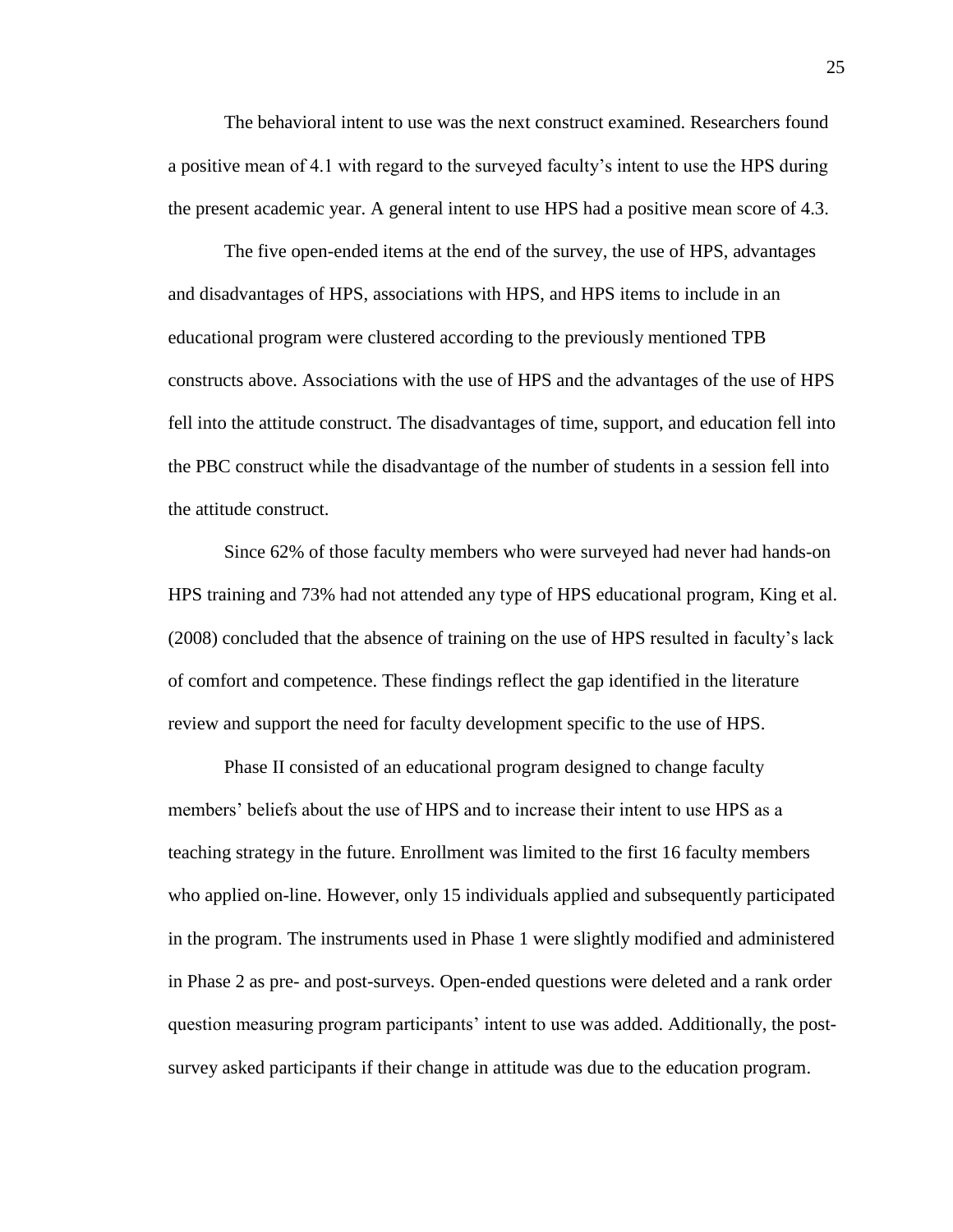All 15 of the subjects were full time faculty members and  $73\%$  ( $n = 11$ ) had never had hands on training with the HPS. Eighty percent  $(n = 12)$  had never participated in an educational program regarding HPS. Sixty-seven percent (*n* = 10) of participants had used the HPS as a teaching tool. When asked how many times participants had used HPS as a teaching tool in the last academic year, the mean response was 1.9 times and 47% (*n* = 7) reported using HPS zero to one time.

The theory of planned behavior constructs of attitudes, subjective norms, perceived behavioral control (PBC), and intent to use were measured again in Phase II. The educational program had a statistically significant effect  $(p < .05)$  on each of the overall constructs. Differences between pre- and post-scores were analyzed on an item basis for each construct. The mean score for attitudes increased from 3.9 to 4.6 with a significant effect ( $p < .05$ ) on five of the eight scale items. A significant effect ( $p < .05$ ) was found on four of the six subjective norms items. Two of eight perceived behavioral control items were significantly affected by the educational program  $(p < .001)$  and one of two behavioral intention items was significant  $(p < .02)$ .

King et al. (2008) found that participants had very little experience and training in the use of HPS. Some faculty held negative attitudes toward HPS. Yet, despite this, the majority of faculty still felt that HPS was a valuable teaching strategy. Participants had a positive intention to use HPS; however, many felt the time for preparation and ease of use was negative. Assessment of faculty beliefs and educational needs created a strong intervention and narrowed the existing knowledge gap. Many nursing faculty have little to no experience using HPS; therefore, there is a lack of positive attitudes regarding comfort level and confidence. Despite this, faculty are still receptive to the use of HPS.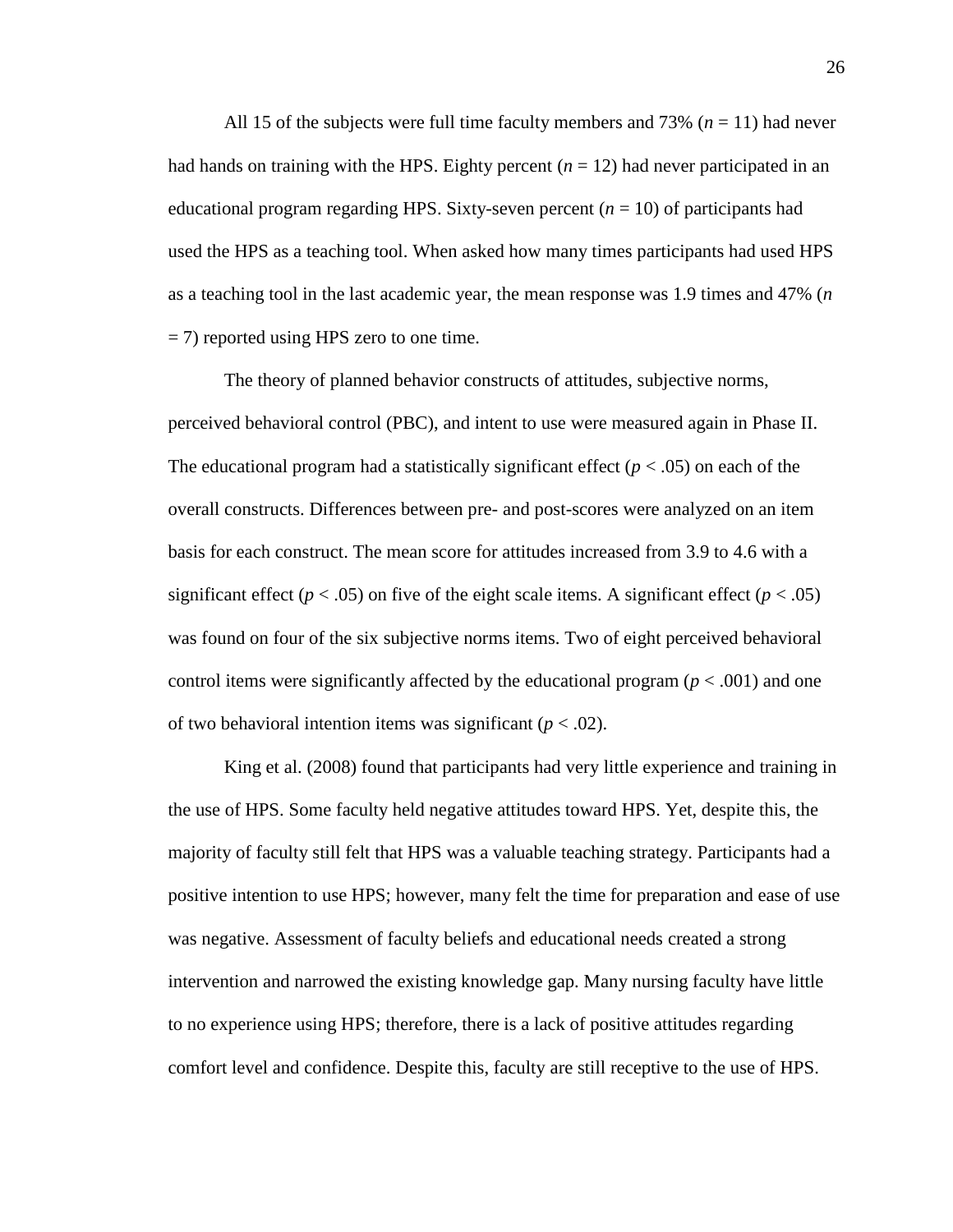Assessing faculty learning needs prior to educating them on the HPS does positively affect beliefs.

It must also be noted that students have many different learning styles and educators must find creative ways to teach these students. Technology, such as highfidelity simulators (HFS) is currently being used to educate nursing students. However, little data exist as to how technology relates to learning styles. Fountain and Alfred (2009) examined the relationship between student satisfaction and learning styles when an HFS is used.

A convenience sample of 104 senior nursing students in an advanced medicalsurgical course from 3 campuses of one school of nursing participated in this study. Students participated in a 3-hour experiential learning activity that began with a 90 minute review of interpretation of dysrhythmias and emergency cardiac pharmacologicals and ended in a 90-minute HFS scenario. Prior to the experiential learning activity, students completed five case studies that dealt with patient cardiac problems. It should also be noted that each student had approximately eight hours of previous lab experience with HFS from prior semesters.

At the end of the lab activity, students were given the option to complete the Student Satisfaction and Self-Confidence in Learning scale. Completion of this instrument served as implied consent for this study. Ultimately 78 students completed and returned the form. Social learning and solitary learning were the two learning styles found to be significantly ( $p = .01$  and  $p = .04$  respectively) correlated to satisfaction. Satisfaction in the simulation activity was slightly higher at the larger campus when compared to the other two however, this difference was not significant ( $p = .071$ ). Based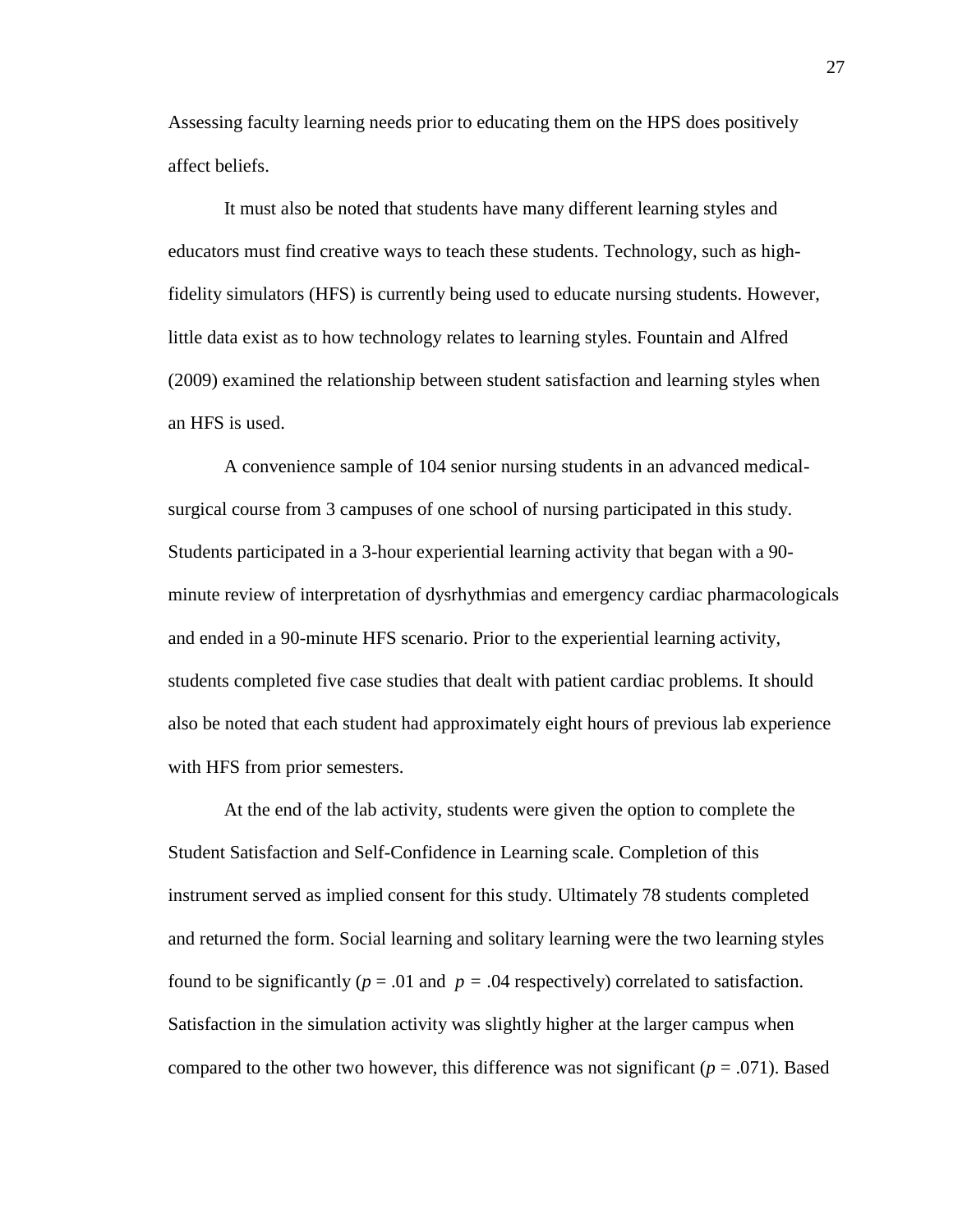on these results, Fountain and Alfred (2009) concluded that learning opportunities created to support specific learning styles are enhanced through the use of high-fidelity simulation.

Since many nursing schools are turning to high-fidelity simulation (HFS) to enhance these student learning styles, the outcomes related to simulation must be explored. Smith and Roehrs (2009) measured two outcomes from the Nursing Education Simulation Framework: student satisfaction and self-confidence. In addition the researchers sought to ascertain (a) how well the five simulation design characteristics described in the model were present in the simulation activity, and (b) the correlation of these characteristics as well as demographics to satisfaction and confidence.

Smith and Roehrs (2009) chose a voluntary sample of 68 traditional junior baccalaureate nursing students enrolled in their first medical/surgical course. As a part of course requirements, students completed a simulation scenario in the ninth or tenth week of the semester. They were allowed to volunteer to participate in the study. Three instruments were used to study this population. First, the researchers designed a demographic survey in order to describe the sample. Next, the Student Satisfaction and Self-Confidence in Learning Scale and the Simulation Design Scale (SDS) were used. Both of these tools were developed by the NLN. Content validity of both instruments was established by a 10 person expert review panel. Reliability was not reported

Overall, students responded positively to the simulation. They were satisfied with the simulation teaching method as indicated by a mean score of 4.5 on a 5-point Likert scale (1 = *strongly disagree* and 5 = *strongly disagree*).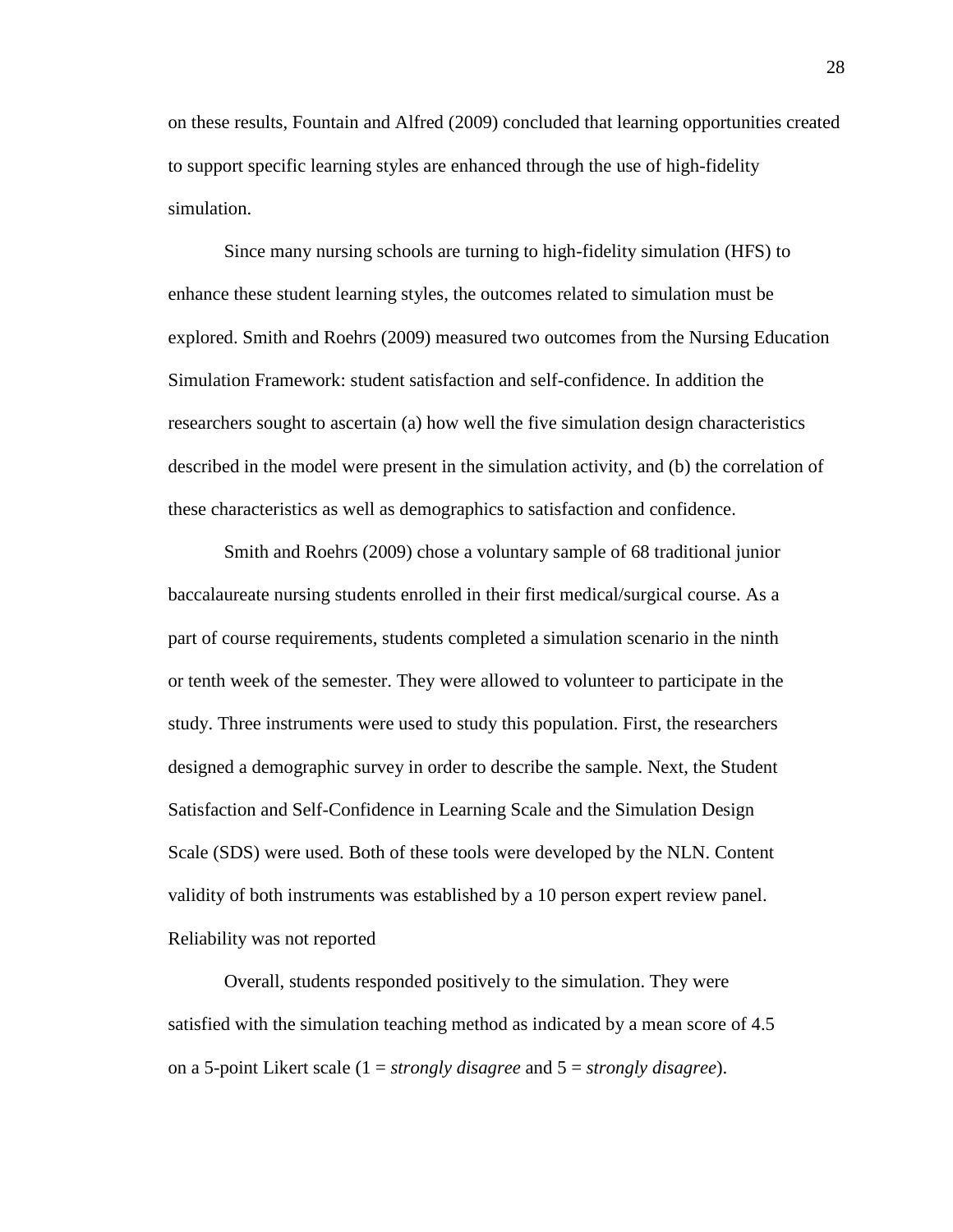Students felt confident in the care of a respiratory patient with a mean selfconfidence score of 4.2 on the same Likert scale as above. Smith and Roehrs (2009) also found that students had positive feelings regarding the five design characteristics of the SDS: objectives, support, problem solving, guided reflection, fidelity. Satisfaction could be attributed to the five design characteristics of the SDS with the characteristic of objectives contributing the most. Lastly, researchers found no correlation between the demographic characteristics of the students and their satisfaction and self-confidence.

In general, Smith and Roehrs (2009) have shown that careful attention should be given to the five design characteristics of a simulation experience. In particular, the design characteristics of objectives and problem solving may require even more attention by the nurse educator. Additionally, adjusting faculty workloads may be necessary to allow for this attention.

#### *Summary of Literature*

The above review of the use of human patient simulators (HPS) to teach nursing content illustrates that there may be positive benefits associated with the use of HPS. Yet these studies also show that further research needs to be done. Since high-fidelity simulation is a new and developing technology, there must be strong and persuasive evidence as to its usefulness. This is especially true for the field of nursing.

Most studies presented in this proposal have suggested that human patient simulators (HPS) are a valuable tool for the nursing student. Clinical judgment and confidence can be impacted by the use of HPS. Lasater's (2007) study suggests that focus groups are needed to analyze students' reactions and judgments and that faculty must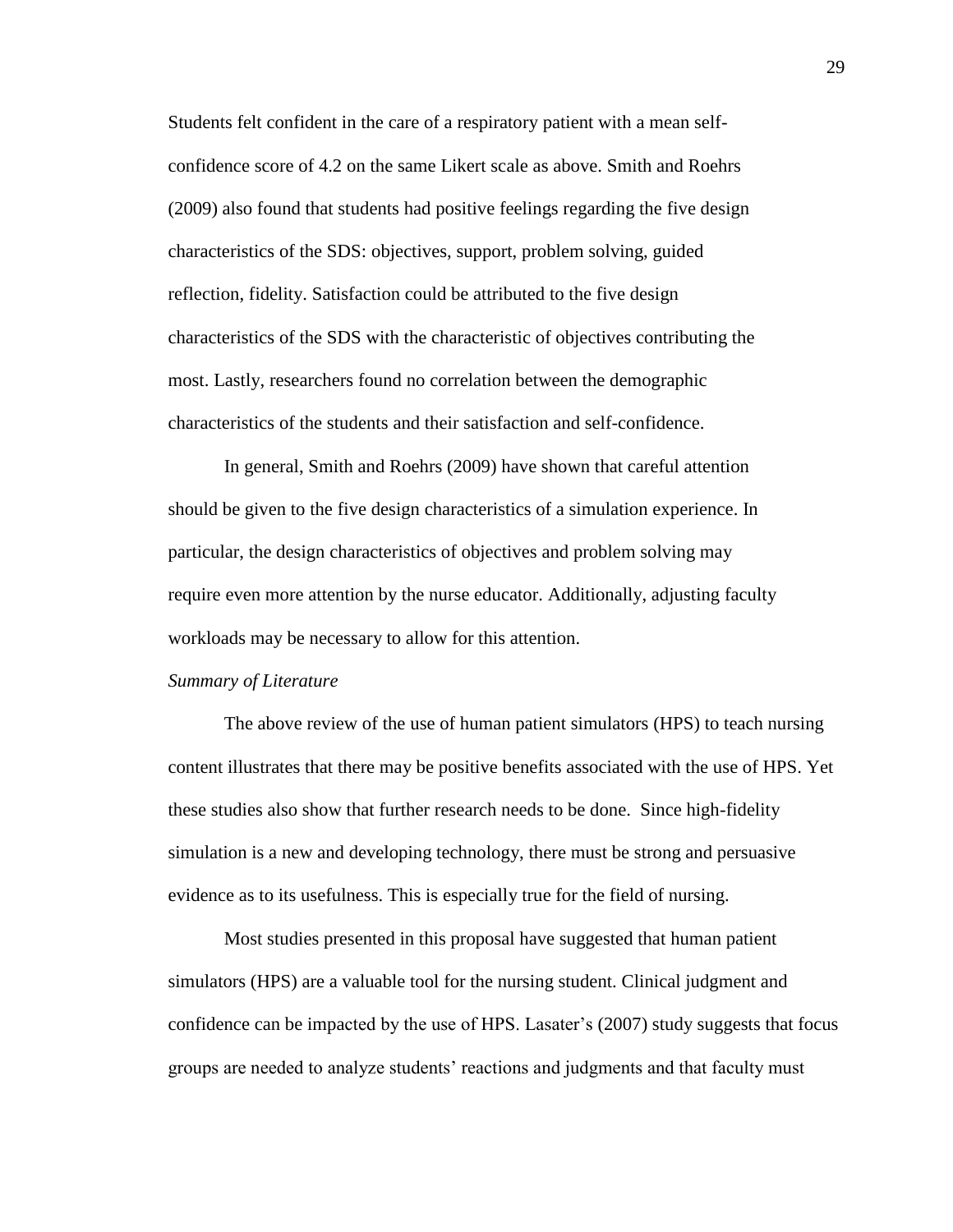offer more feedback in these group settings. This may require additional faculty training. Researchers also suggest that more time for debriefing is necessary after simulation. Gordon and Buckley (2009) found that confidence levels of graduate nursing students increased through the use of HPS suggesting that it is a very practical mode of teaching many nursing aspects including clinical judgment. Radhakrishna et al. (2007) were able to demonstrate that this technology is useful in reinforcing safety habits and offers the student a safe, risk free learning environment. However, this study, due to the small sample size, should be viewed as a pilot study. Further research is needed to evaluate how the increase in safety habits may relate to clinical judgment.

Nursing students' clinical skills and competence may also be affected by the use of HPS in a school of nursing. Alinier et al. (2006) found that, if used appropriately, the students can benefit from the use of simulation. It is, however, noted by the authors that proper training in the use of simulation for both faculty and students is necessary before implementing this technique. Bruce et al. (2009) identified that the controlled environment of the simulation setting provides students the opportunity to visit crisis situations in a controlled environment. These researchers also discovered that this technology can serve to unify nurses of different education levels. Again, Brannan et al. (2008) were able to identify that the use of HPS as a teaching tool positively affected the nursing students' skill level and competence. In contrast, Hoadley (2009) reported that HPS did not create better skills scores, learner satisfaction or learner confidence. The author does note that these results must be taken with caution as there was a small sample size, poor instructor- and manikin-to-participant ratio and potentially inadequate debriefing sessions.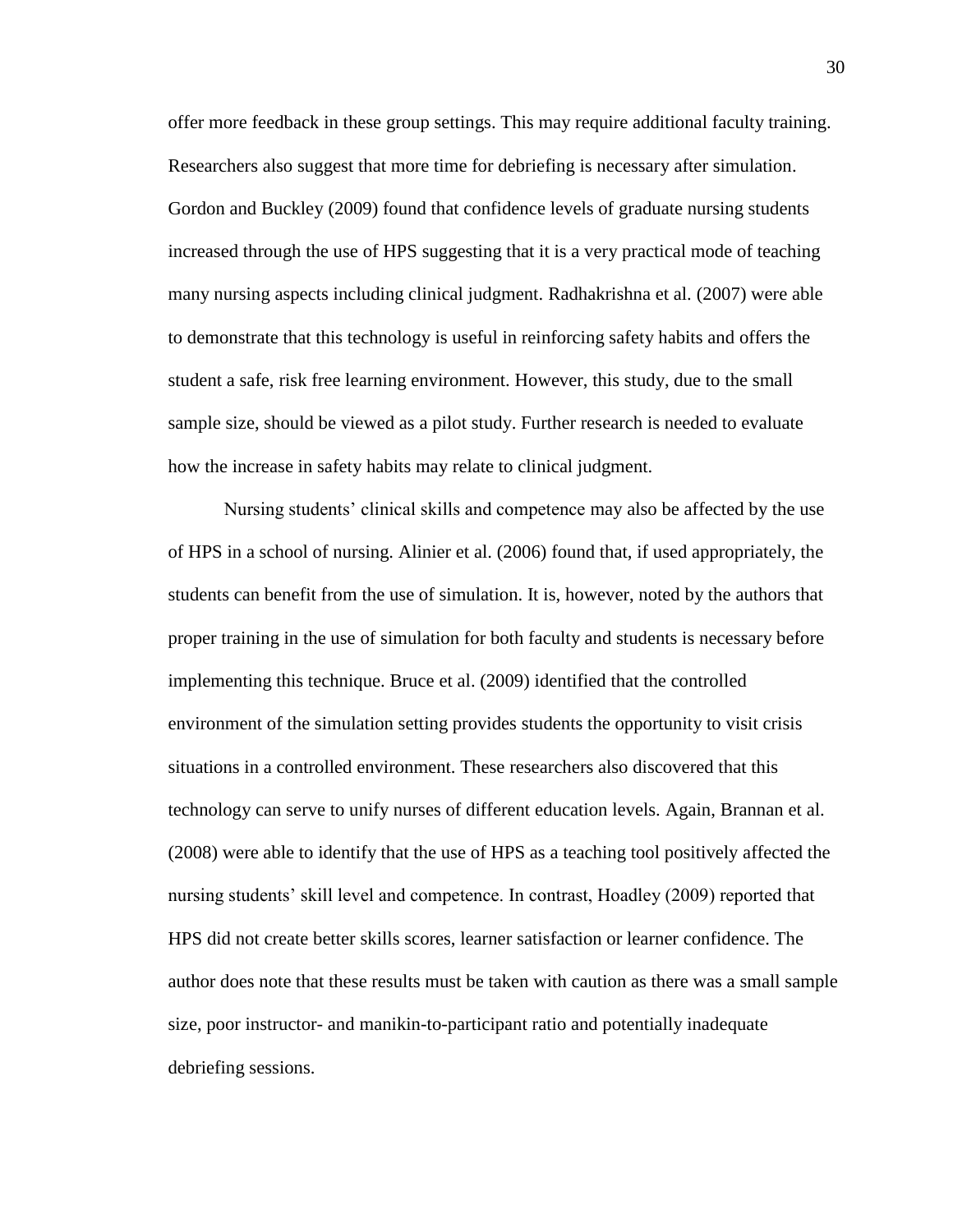Student and faculty perceptions of simulation as an educational strategy have also been explored in the literature. Henrichs et al. (2002) were able to conclude that nursing anesthesia students' experiences of rare complications were ideally experienced through the use of HPS and that these experiences could be handled in a realm that did not harm a patient. Faculty perceptions and attitudes were also examined by King et al. (2008). These authors identified that despite a lack of comfort and confidence with HPS, many faculty were still receptive to the use of HPS. It was also recognized that assessing faculty beliefs and educational needs was an important step to narrow the existing knowledge gap. Another study by Fountain and Alfred (2009) found that learning styles can be enhanced through the use of HPS which improved learner satisfaction. This can play a part in the perceptions held by the student. The last study examined in this literature review was by Smith and Roehrs (2009). In looking at the five design characteristics of a simulation experience, the researchers reason that careful attention should be given to them by the nurse educator. It was also discovered that faculty workloads may need to be adjusted in order to allow for this attention.

The studies included in this review assessed students' experiences, confidence, skills, perceptions and clinical judgements. Many found that students' confidence levels, abilities, and clinical skills improved after practicing with an HPS. Since patients and scenarios are programmable, the student has the chance to experience certain situations, patients, or disease processes that may not otherwise be encountered during a typical clinical experience. Overall the use of an HPS seems to improve student outcomes and helps to affirm this strategy as a valuable teaching tool. As comfort levels increase,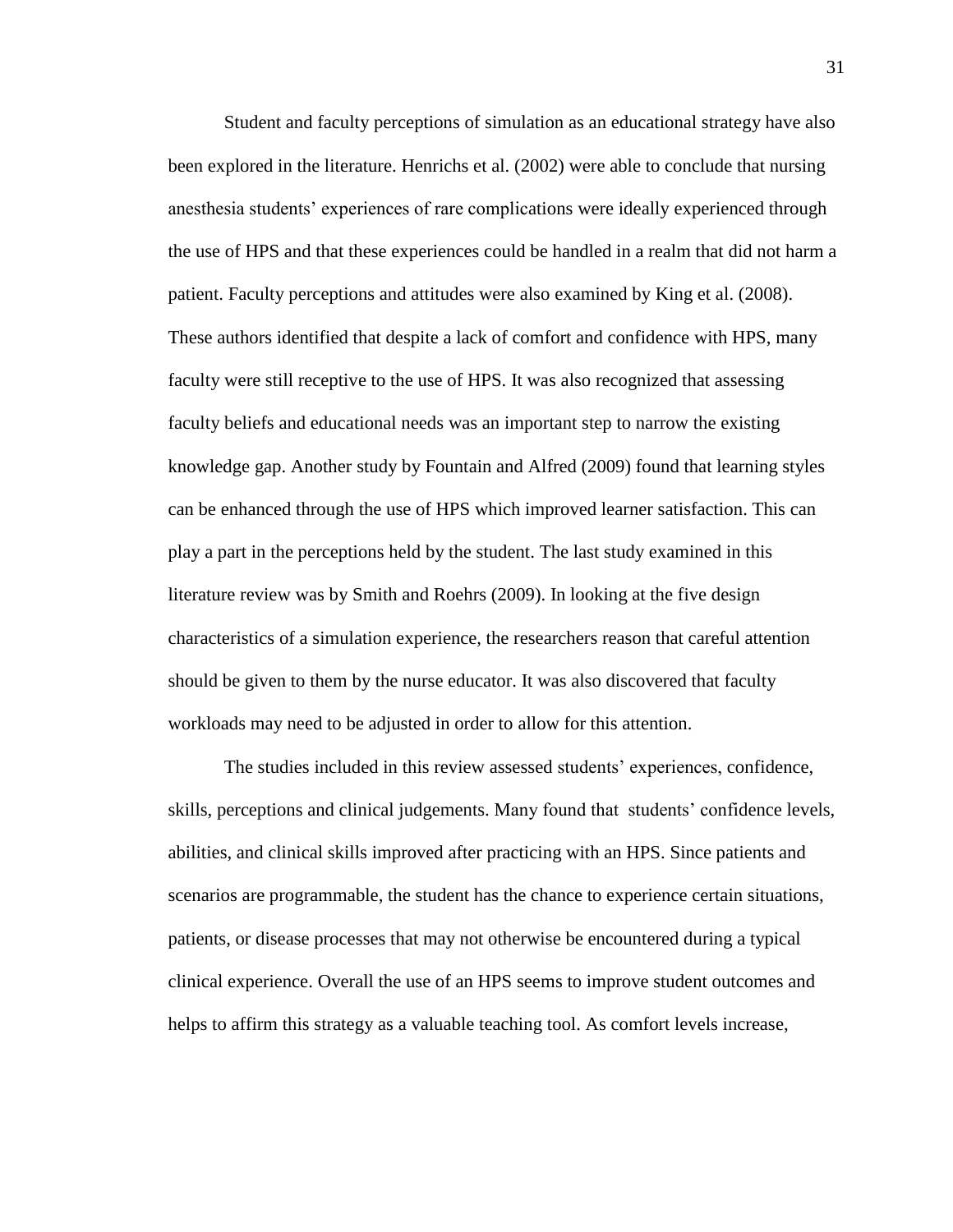nursing faculty are slowly incorporating this technology into curriculums across the globe. Continued HPS research will play a necessary part in the success of this tool.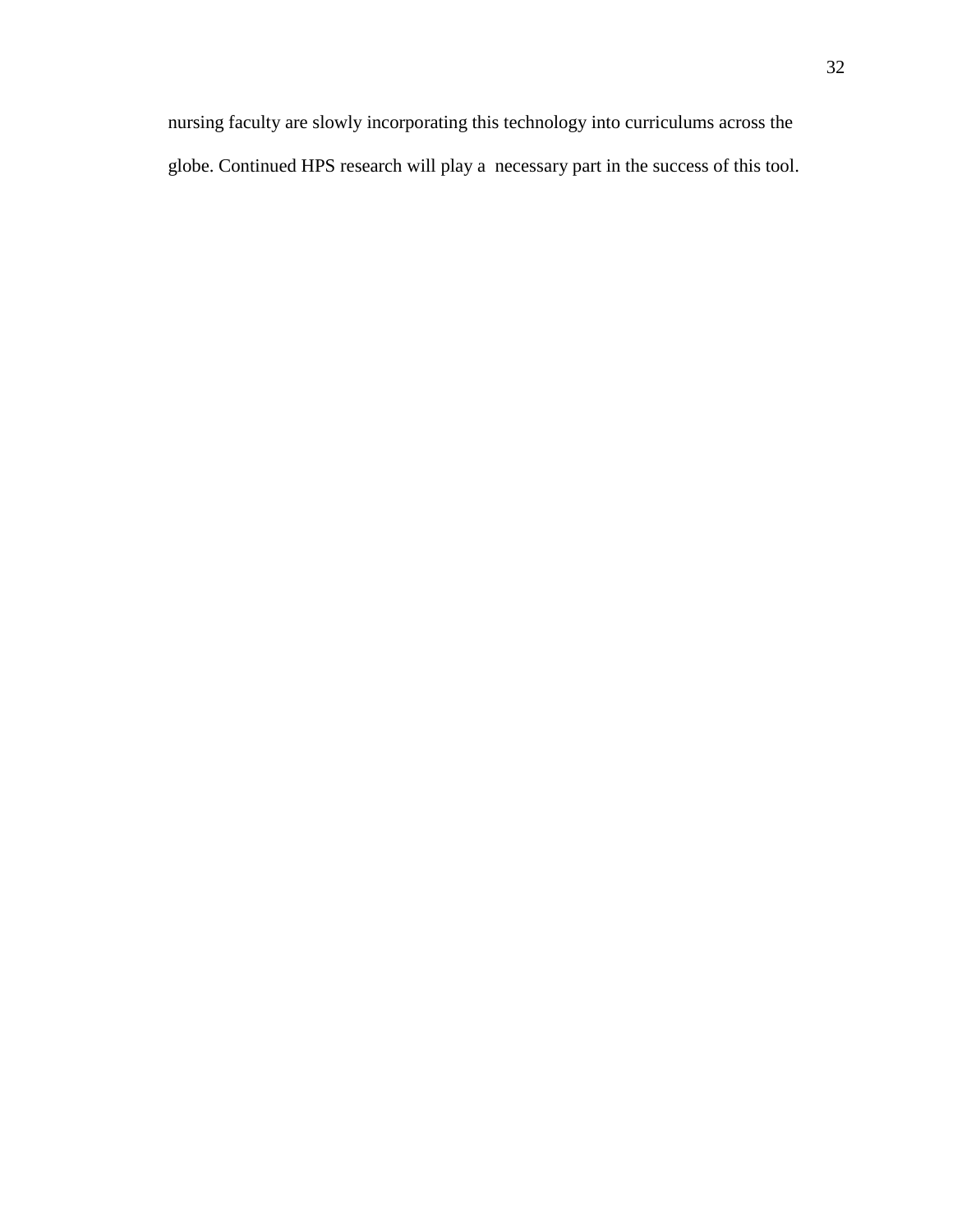## Chapter III

## *Methodology*

Schools of nursing have an obligation to keep up with the many technological advances that have occurred in the last century. Most students in today's world are well versed in the latest technological advances. Schools of nursing must adapt and tailor curriculum to meet these new and demanding needs. Given this, traditional classroom lecture does not often provide for experiential learning experiences for baccalaureate nursing students. The clinical setting is the primary place where experiential learning is used. However, clinical settings are also limited in the type of learning opportunities available to students. Because of this, instructors must find other types of interactive teaching approaches which can realistically provide for these gaps in clinical practice. One such approach uses Kolb's (2005) theory of experiential learning. The proposed study is a replication of the Brannan et al. 2008 study. The purpose of this study is to compare how effective the traditional method of instruction and the use of a Human Patient Simulators (HPS) are in teaching specific nursing content to baccalaureate nursing students with regard to cognitive skills and confidence levels. This chapter contains a description of the methods and procedures for this study.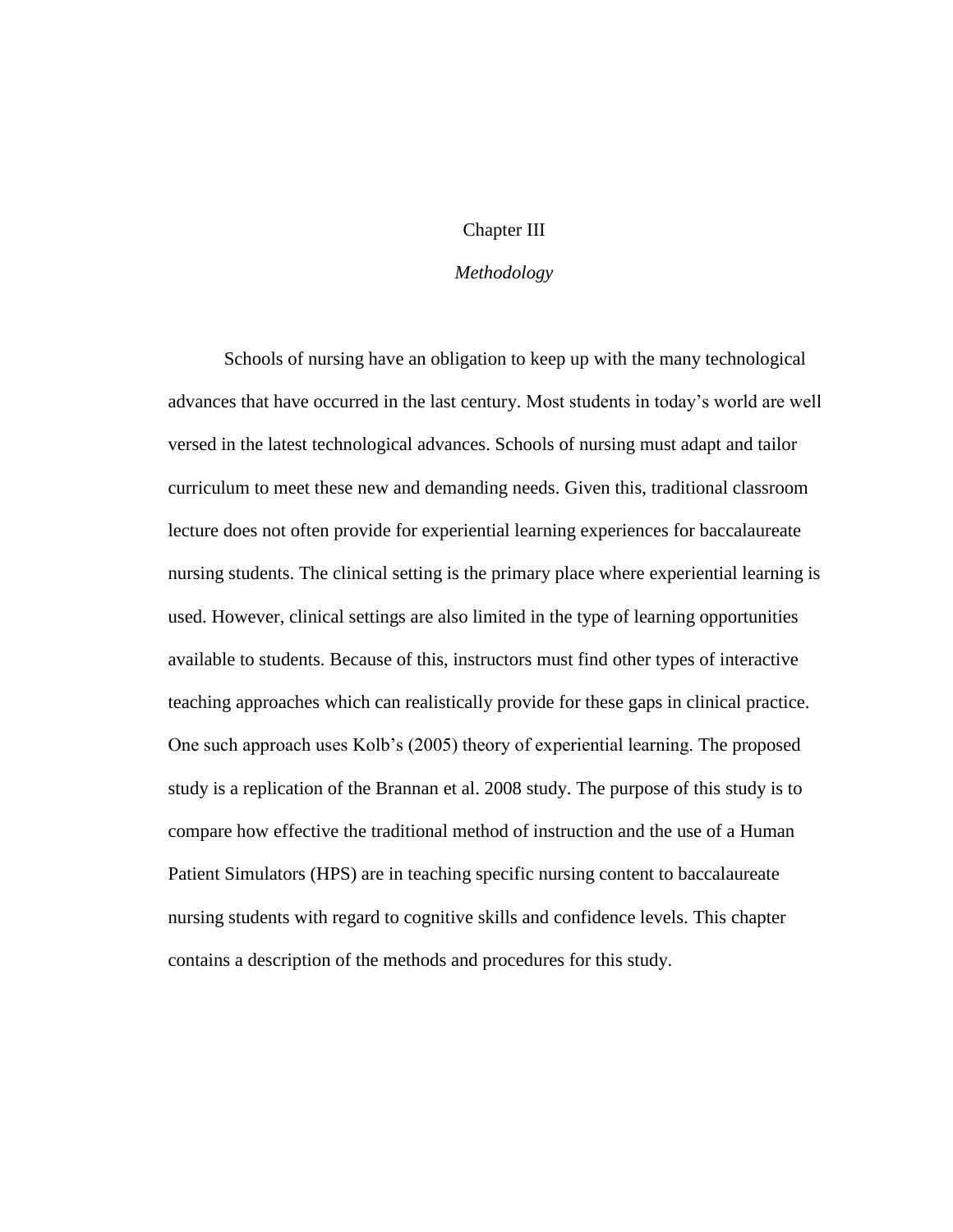#### *Research Questions*

- 1. Do students who receive HPS instruction achieve significantly higher scores on the Acute Myocardial Infarction Questionnaire (AMIQ) post-test than students who receive only traditional lecture teaching?
- 2. Are the confidence levels of students who receive HPS instruction higher than confidence levels of students who received only traditional lecture teaching?

#### *Population, Sample and Setting*

The population for this study will include all junior level nursing students enrolled in a baccalaureate program. A sample of 100 students from a four-year university program in Muncie, Indiana will be recruited. Fifty students will be drawn from the fall semester and 50 from the spring semester. Students must have matriculated into the junior level by adhering to the admission and retention criteria set forth by the School of Nursing. All students must be enrolled in Adult Health Nursing I. Students enrolled in the fall (Group 1) will receive only traditional lecture and clinical experiences with regard to acute myocardial infarction. Students enrolled in the spring (Group 2) will receive HPS training in the care of an acute myocardial infarction instead of lecture.

#### *Protection of Human Subjects*

This study will be submitted to the institutional review board (IRB) of Ball State University for approval prior to conducting any research. This study will adhere to the ethical considerations of research and students will be given the opportunity to decline participation in the study without any effect on their grades. Prior to the start of this study, participant rights will be discussed; anonymity will be assured. Additionally, all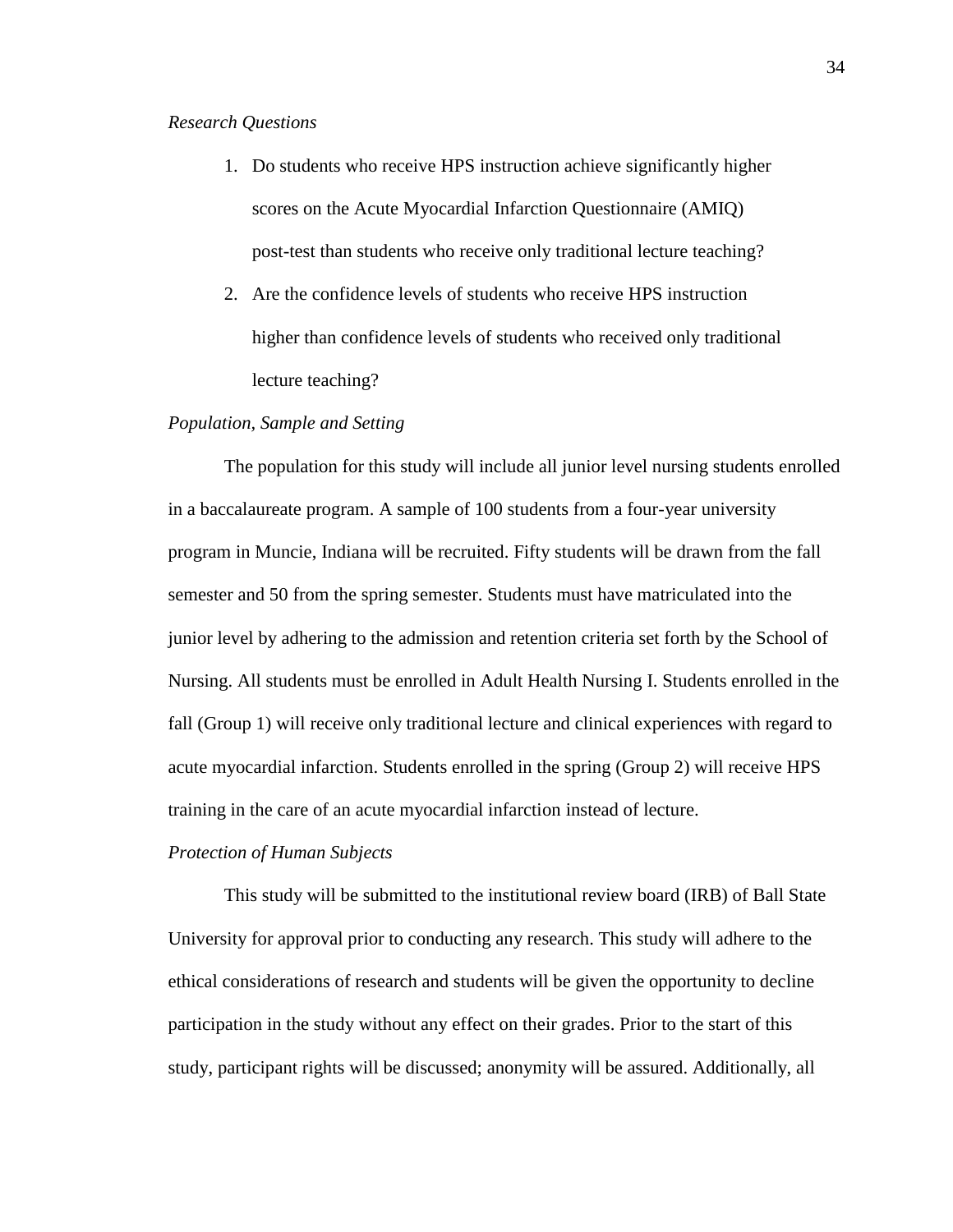participants will receive a full disclosure letter outlining the study. The course instructor will not be involved in recruiting students, implementing the teaching strategies, or evaluating the outcomes of the study.

#### *Procedures*

Lecture and HPS content will be created by two experienced nurse educators. This content will include diagnostic evaluation of acute myocardial infarction (AMI), pathogenesis and prevention of AMI, nursing care during the acute phase and nursing care during the recovery phase of AMI. Participants in both groups will be encouraged to read the textbook and use the study guide to prepare for the AMI class. Participants in group 1 will receive a traditional 2-hour lecture in which participants will be given the opportunity to ask questions and engage in discussion. Participants in group 2 will receive no lecture and will be divided into groups of 10. Each group of 10 will rotate through 4 evolving case study stations that will use clinical decision making questions regarding AMI content experiences and physiologic changes. The fifth station will involve the use of the HPS. Students will be given a time allotment to complete each of the first four stations. A faculty member will be available to guide and direct students through these stations.

The last station will contain a preprogrammed HPS that will replicate the physiologic changes that occur during AMI and will be reviewed during the first 4 case study stations. This preprogrammed scenario will move the "patient" from admission to the onset of angina, then to increasing angina, AMI and finally to improvement of condition. All students will have access to the same equipment such as stethoscopes, patient monitors and oxygen as well as the chart and physician orders. The AMIQ, the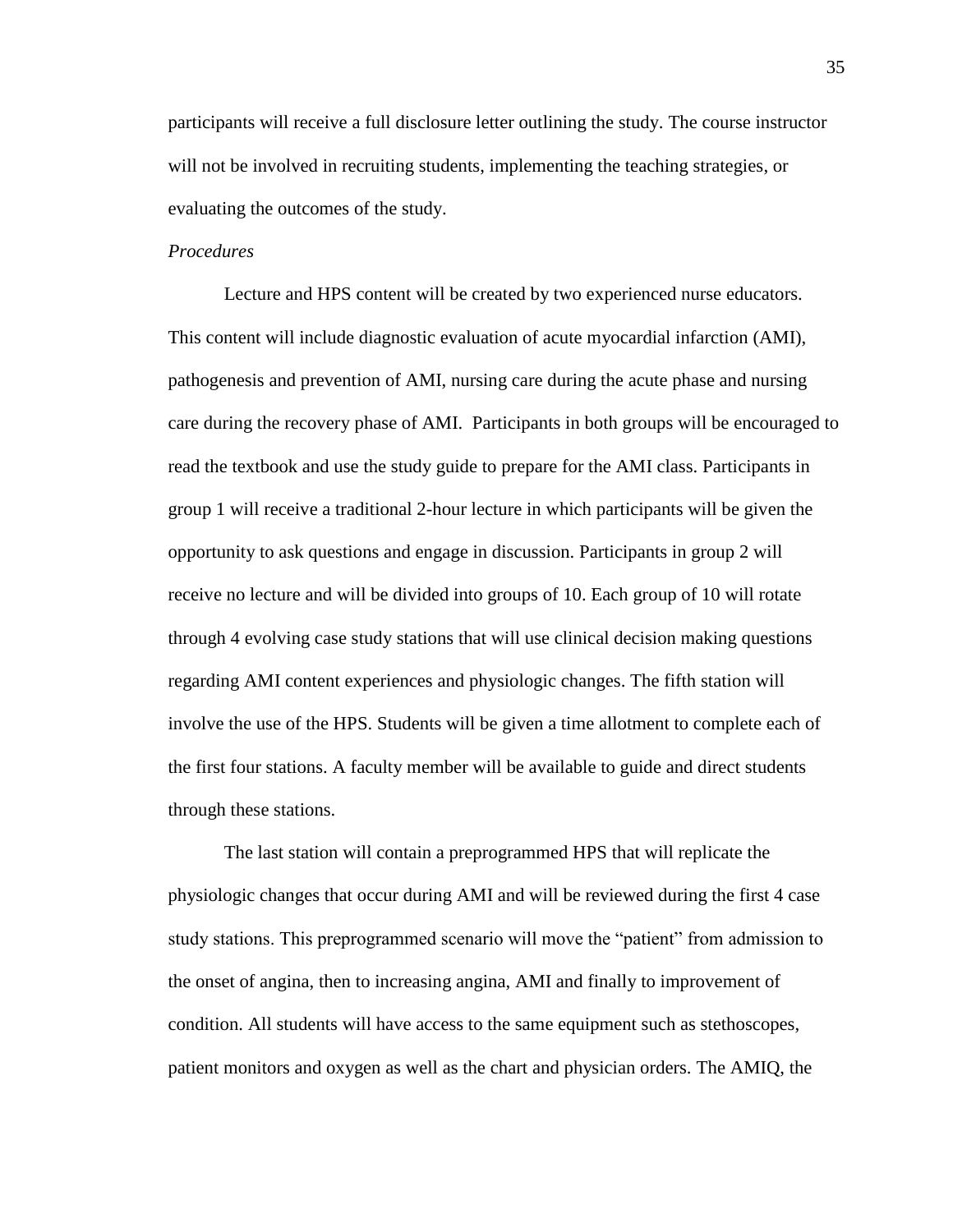Confidence Level tool (CL) and a demographic sheet will be administered to both groups prior to receiving the chosen instructional method. Upon completion of the simulation experience students will then participate with one of the faculty members in a 30-minute structured debriefing session that will encourage reflective learning among the students. The same AMIQ and CL tools will be administered as a post-test following instruction. *Research Design*

This study is a prospective, quasi-experimental, pre-test/post-test comparison group design. The independent variable in this study will be the instructional method of classroom lecture versus the use of HPS. The dependent variables for this study include cognitive skill levels and confidence in the treatment of an AMI patient.

#### *Instrumentation, Reliability and Validity*

Two parallel forms (form A and form B) of the AMIQ will be developed by two raters who are experienced educators and experts in the content area of AMI. Each version will contain 20 multiple choice questions that will be cultivated from the following four major content domains of the nursing care of the AMI patient:

- 1. Diagnostic evaluation of patients suspected to have acute myocardial infarction and coronary artery disease.
- 2. Pathogenesis and prevention of acute myocardial infarction.
- 3. Nursing care of acutely ill acute myocardial infarction patients.
- 4. Nursing care of patients with acute myocardial infarction during early recovery and discharge teaching (Brannan et al. 2008, p.496).

To assess reliability and validity, both forms of the AQMI will be pilot tested with 16 nursing students. Eight students will be randomly assigned form A while the other half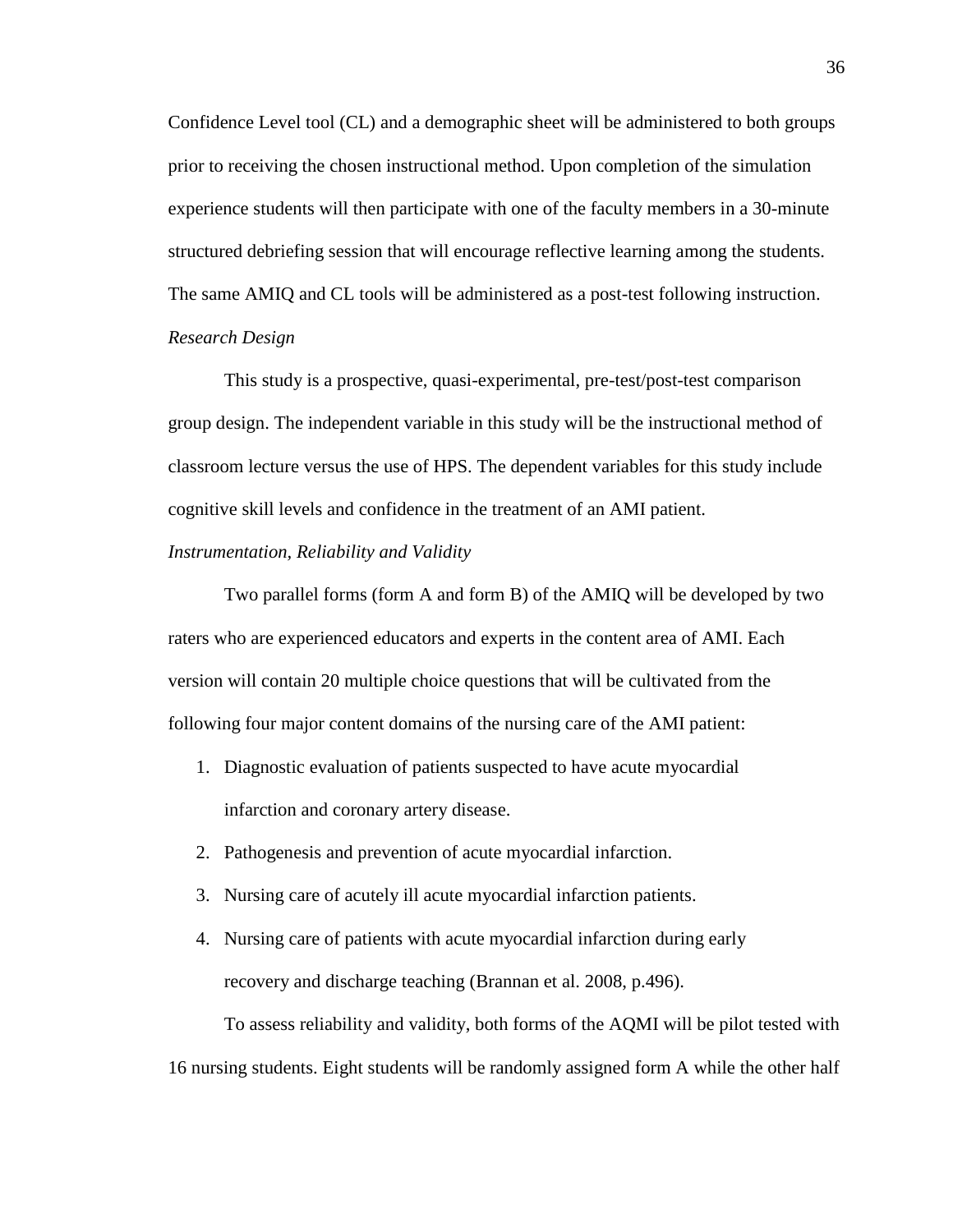will be assigned form B. The total number of correct answers between forms A and B will be compared using a Pearson *r* correlation coefficient. Additionally the Spearman-Brown reliability coefficient will be used to assess the internal consistency between the parallel forms.

The Confidence Level tool (CL) will be adapted, with permission, to the purposes of this study. This tool originally measured the effects that computer-assisted learning had on baccalaureate nursing students' confidence levels of specific surgical nursing skills and has a reported reliability coefficient of .89. This tool will contain 34 questions using the four aspects of the nursing process: assessment, planning, implementation and evaluation. All questions will relate to the care of an AMI patient and will contain a Likert scale ranging from 1 (*completely lacking confidence*) to 4 (*very confident*). *Measures of Data Analysis*

Statistics will be analyzed using SPSS version 17.0 for Windows with a significance level of .05. Sample characteristics will be characterized using descriptive statistics. Cronbach's alpha will be used to assess reliability of the CL tool for both groups in the pre- and post-tests. Research questions will be tested using multiple linear regression to control for pre-test scores and evaluate if the group assignments are significantly associated with post-test scores. Multiple linear regression was chosen as it will explain and model relationships between two or more explanatory variables (Yale University, 1997). It does this by associating values from the independent and dependent variables through a regression line of explanatory variables (Yale University, 1997).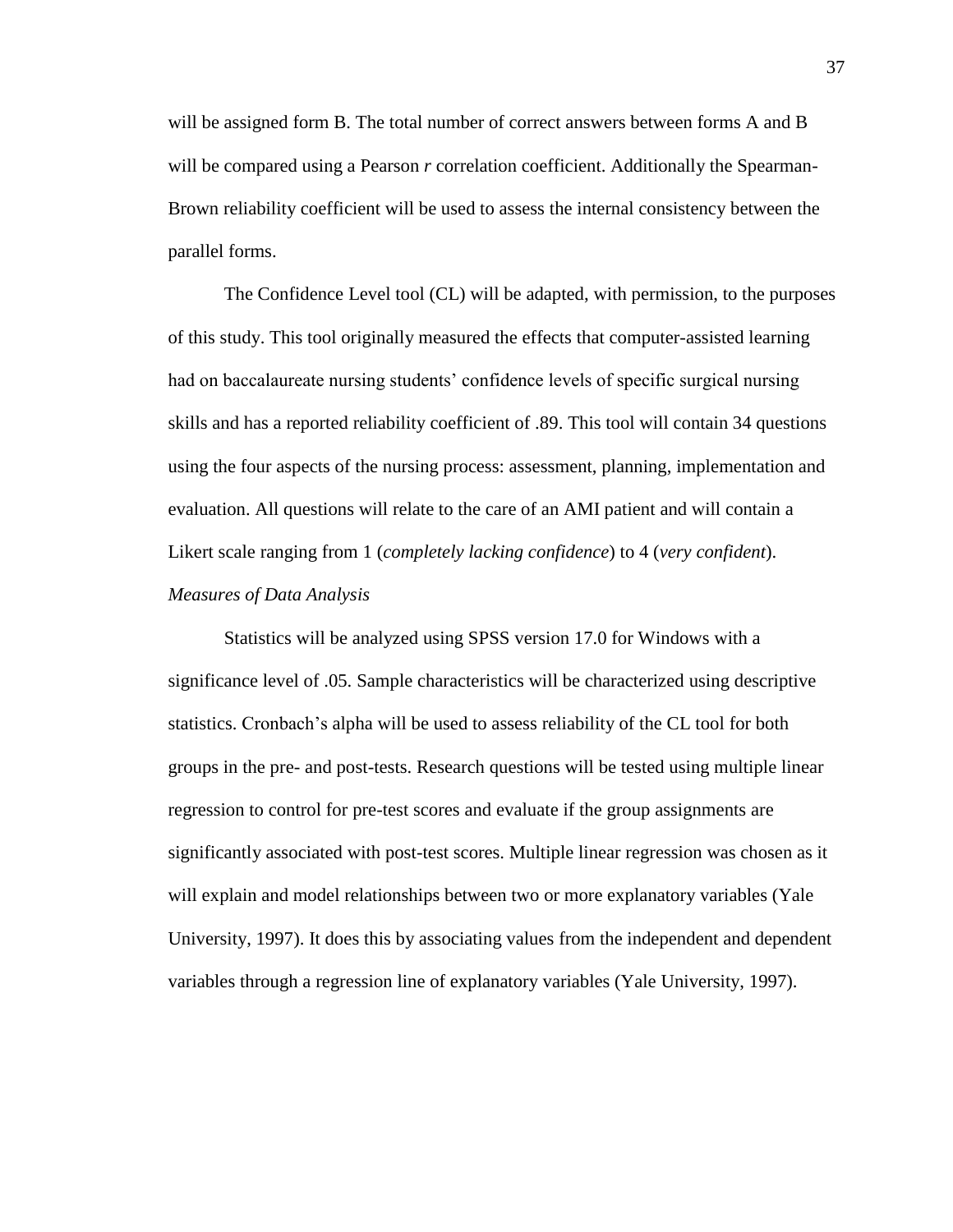## *Summary*

This chapter describes the methods and procedures to be used in this study. Through the framework of experiential learning the variables of cognitive skills and confidence levels will be tested. A prospective, quasi-experimental, pre-test/post-test comparison group design will be used. A sample of 100 junior level nursing students will be assigned to either the control or the intervention groups. Data will be gathered using the Acute Myocardial Infarction Questionnaire and the Confidence Level tool as well as a demographic sheet. Data will then be analyzed using multiple linear regression. Significance levels will be set at an alpha level of .05. This research study is a replication of a previous study by Brannan et al (2008). Results will further establish the practical use and necessity of HPS in the education of baccalaureate nursing students.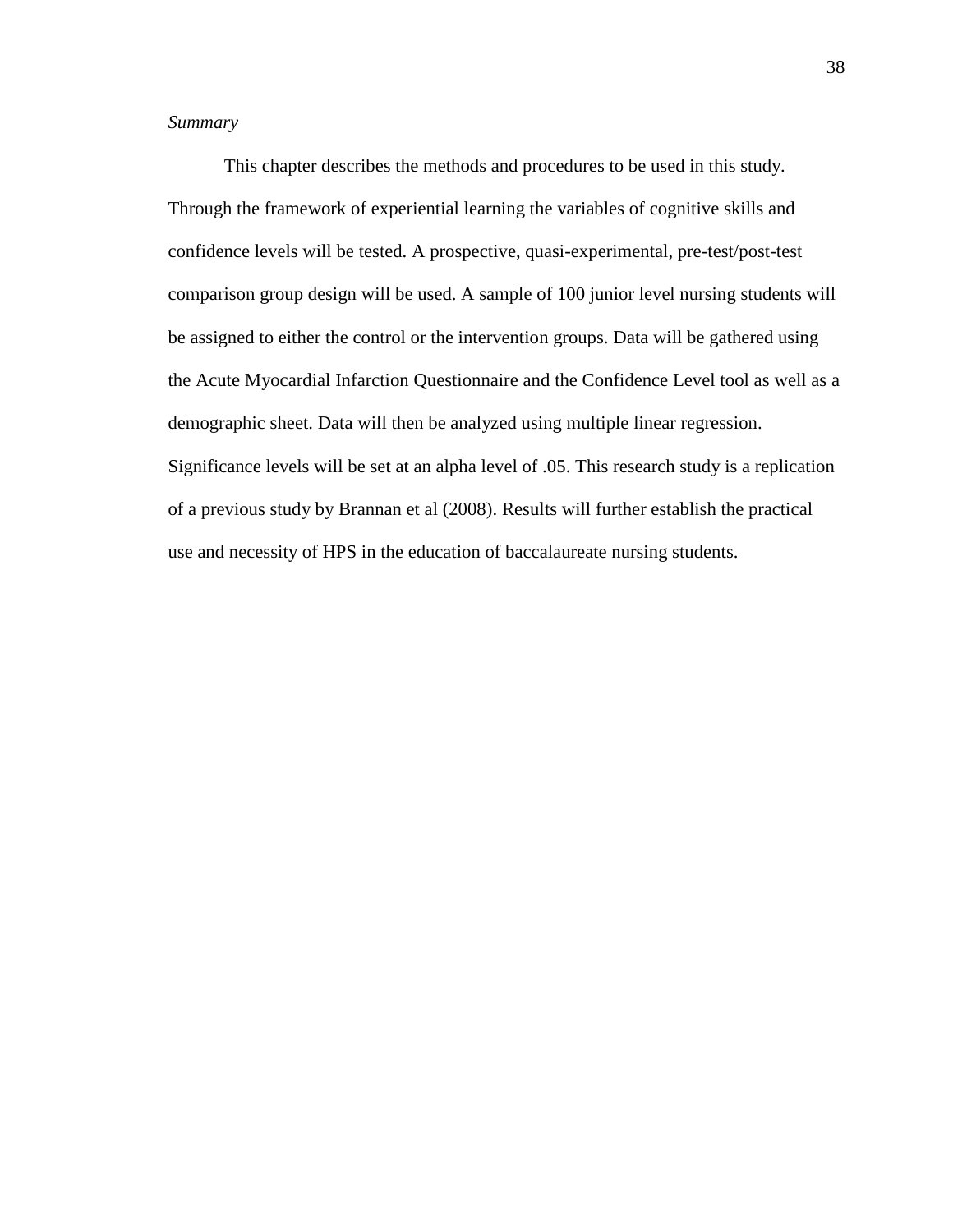#### References

- Alinier, G., Hunt, B., Gordon, R., & Harwood, C. (2006). Effectiveness of intermediatefidelity simulation training technology in undergraduate nursing education. *Journal of Advanced Nursing, 54*(3), 359-369.
- Brannan, D., White, A., & Bezanson J. L. (2008). Simulator effects on cognitive skills and confidence levels. *Journal of Nursing Education, 47*(11), 495-500.
- Bruce, S. A., Scherer, Y. K., Curran, C. C., Urschel, D. M., Erdley, S., & Ball, L. S. (2009). A collaborative exercise between graduate and undergraduate nursing students using a computer-assisted simulator in a mock cardiac arrest. *Nursing Education Perspectives, 30*(1), 22-27.
- Columbus State Community College. (2009). Patient simulator program: The history of simulation. Retreived from http://www.cscc.edu/nursing/psphistory.htm
- Cooper, J. B., & Taqueti, V. R. (2004). A breif history of the development of mannequin simulators for clinical education and training. *Quality and Safety in Health Care, 13*(1), 11-18.
- Elfrink, V. L., Kirkpatrick, B., Nininger, J., & Schubert, C. (2010). Using learning outcomes to inform teaching practices in human patient simulation. *Teaching with Technology, 31*(2), 97-100.
- Fountain, R. A., & Alfred, D. (2009). Student satisfaction with high-fidelity simulation: Does it correlate with learning styles? *Nursing Education Perpectives, 30*(2), 96- 98.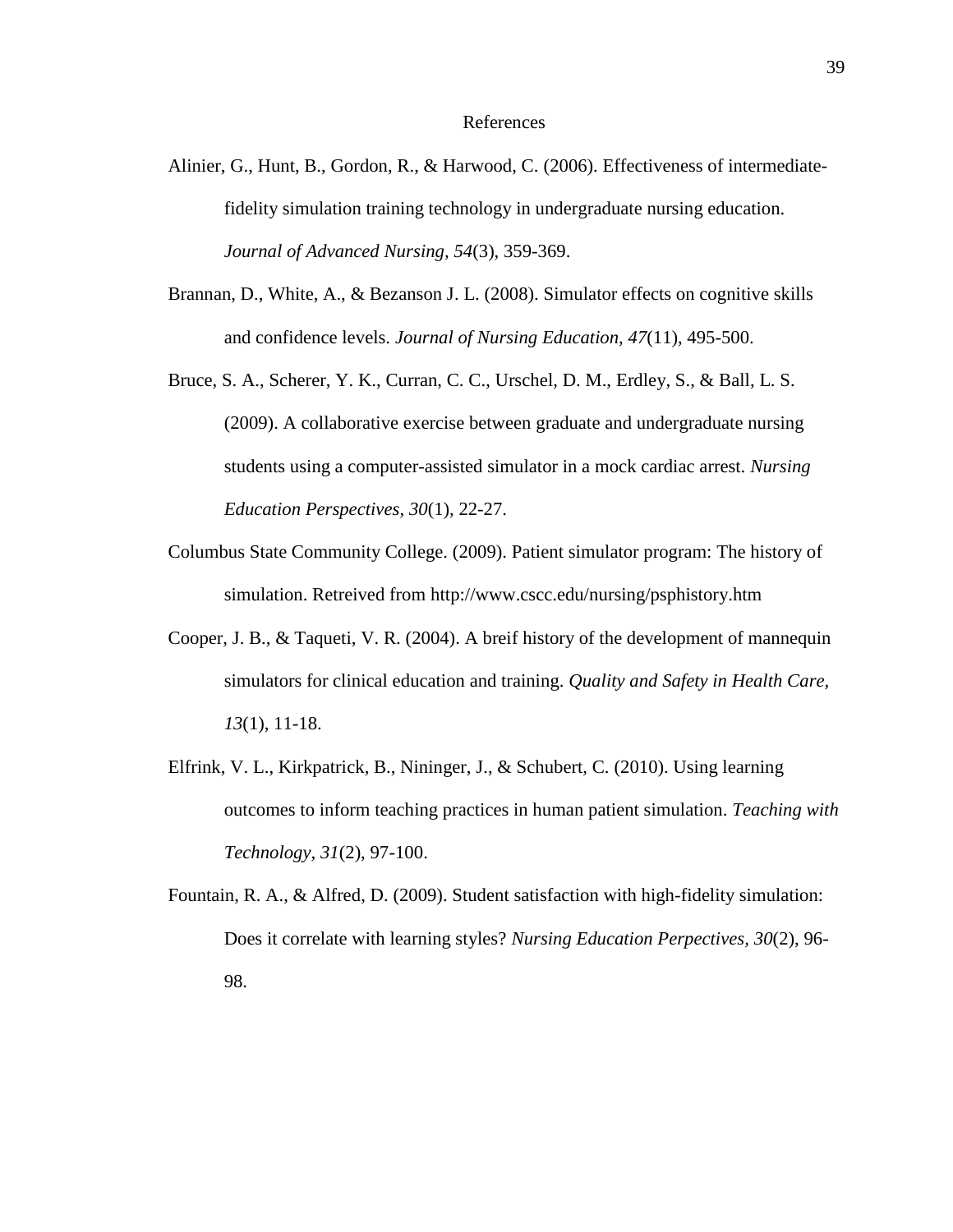- Gordon, C. J., & Buckley, T. (2009). The effect of high-fidelity simulation training on medical-surgical graduate nurses' perceived ability to respond to a patient clinical emergency. *The Journal of Continuing Education in Nursing, 40*(11), 491-498.
- Henrichs, B., Rule, A., Grady, M., & Ellis, W. (2002). Nurse anesthesia students' perceptions of the anesthesia patient simulator: A qualitative study. *AANA Journal, 70*(3), 219-225.
- Hoadley, T. A. (2009). Learning advanced cardiac life support: A comparison study of the effects of low- and high-fidelity simulation. *Nursing Education Perspectives, 30*(2), 91-95.
- Jeffries, P. R. (2005). A framework for designing, implementing, and evaluating simulations used as teaching strategies in nursing. *Nursing Education Perspectives, 26*(2), 96-103.
- King, C. J., Moseley, S., Hindenlang, B., & Kuritz, P. (2008). Limited use of the human patient simulator by nurse faculty: An intervention program designed to increase use. *International Journal of Nursing Education Scholarship, 5*(1), 1-17.
- Kline, K. S., & Hodges, J. (2006). A rational approach to solbing the problem of competition for undergraduate clinical sites. *Nursing Education Perspectives, 27*(2), 80-83.
- Kolb, D. A. (1984). Experiential learning: Experience as the source of learning and development. *Journal of College Student Personnel, 25*(5), 481.
- Kolb, A. Y., & Kolb, D. A. (2005). Learning styles and learning spaces: Enhancing experiential learning in higher educations. *Academy of Management Learning & Education, 4*(2), 193-212.